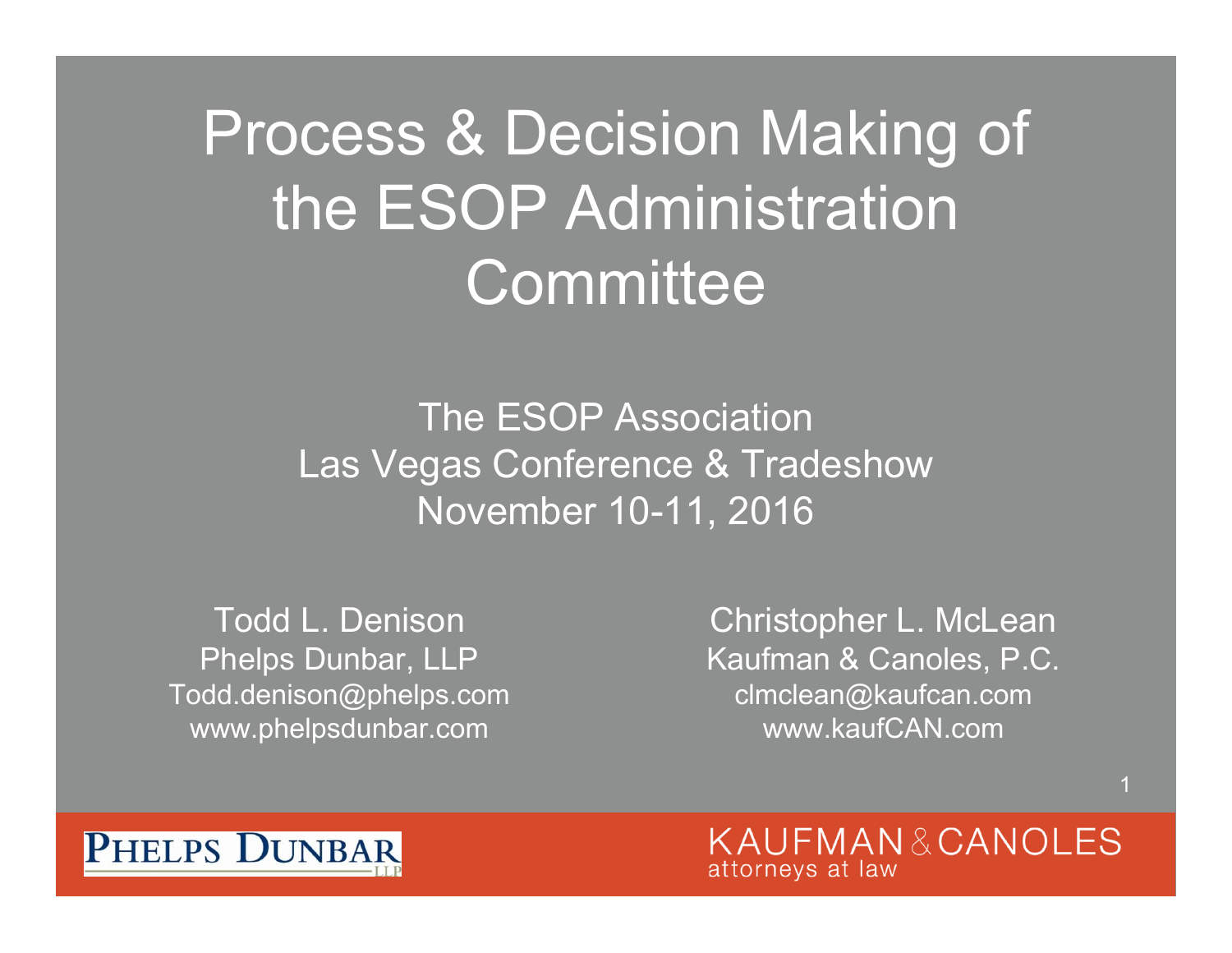- Please fill out a session evaluation form and drop it off at the table outside of this room
	- Your feedback on topics and presenters is important and will be used to develop subsequent TEA programs
- Take a moment to silence your cell phone
- Remember to get your CPE sheet stamped before and after each session for CPE credit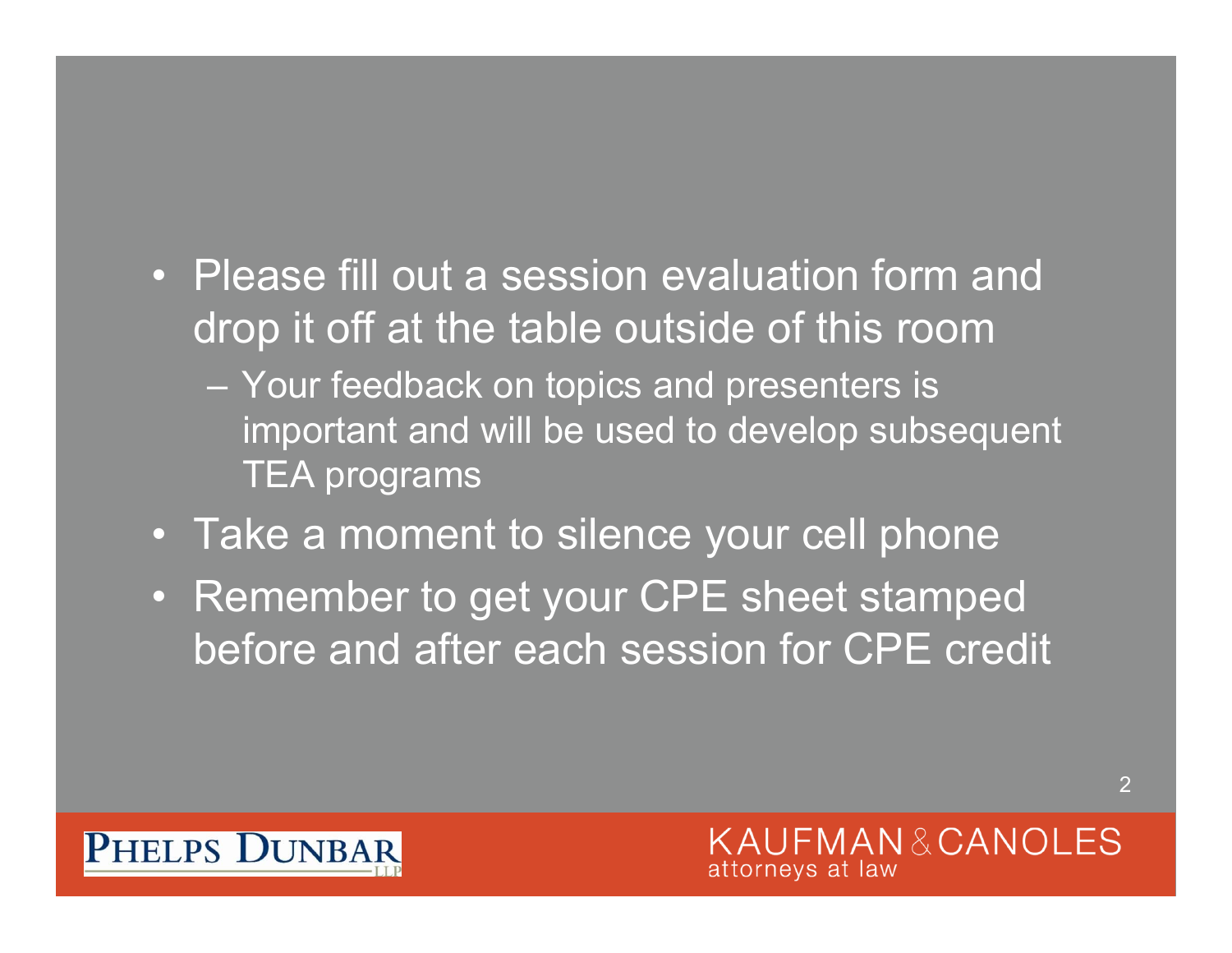### Introduction

#### – Presentation Goal

• Understand the role of the Plan Administrative Committee so that proper processes can be implemented to ensure a proper and defensible process

### Fiduciary Overview

- What are the standards of duty?
- Interaction of Corporate Governance and Plan Fiduciary **Duties**

### – Plan Governance

• Development of processes and procedures to comply with fiduciary obligations

3

**FMAN&CANOLES** 

attorneys at law

#### **PHELPS DUNBAR**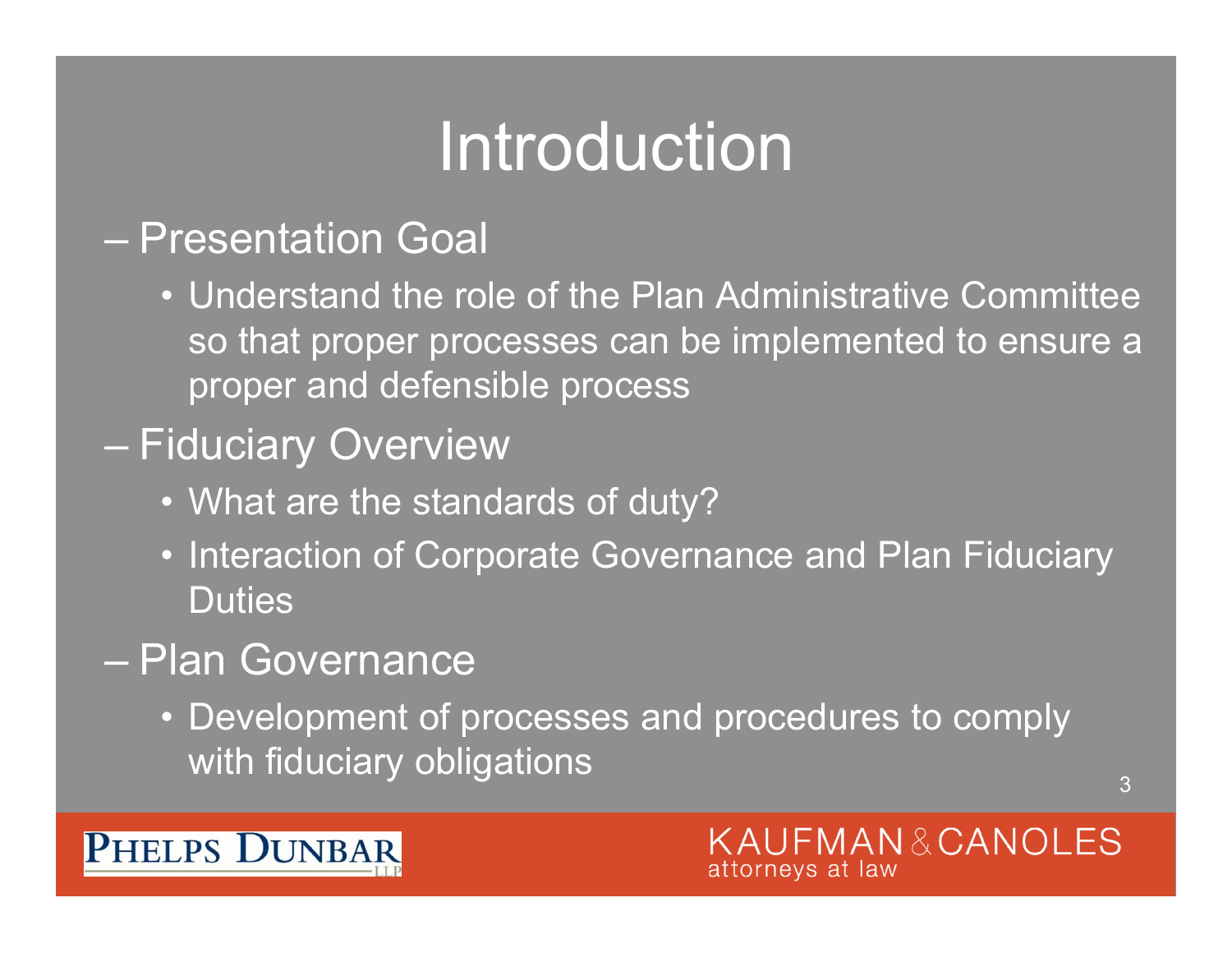### Fiduciary Overview

### • Differences between:

- 403(a) Trustee
- 3(16) Plan Administrator
- 3(21) Named Fiduciary
- Regulate internal controls to minimize IRS Code or ERISA violations, offer limited scope opinion for audit purposes, handle administrative details

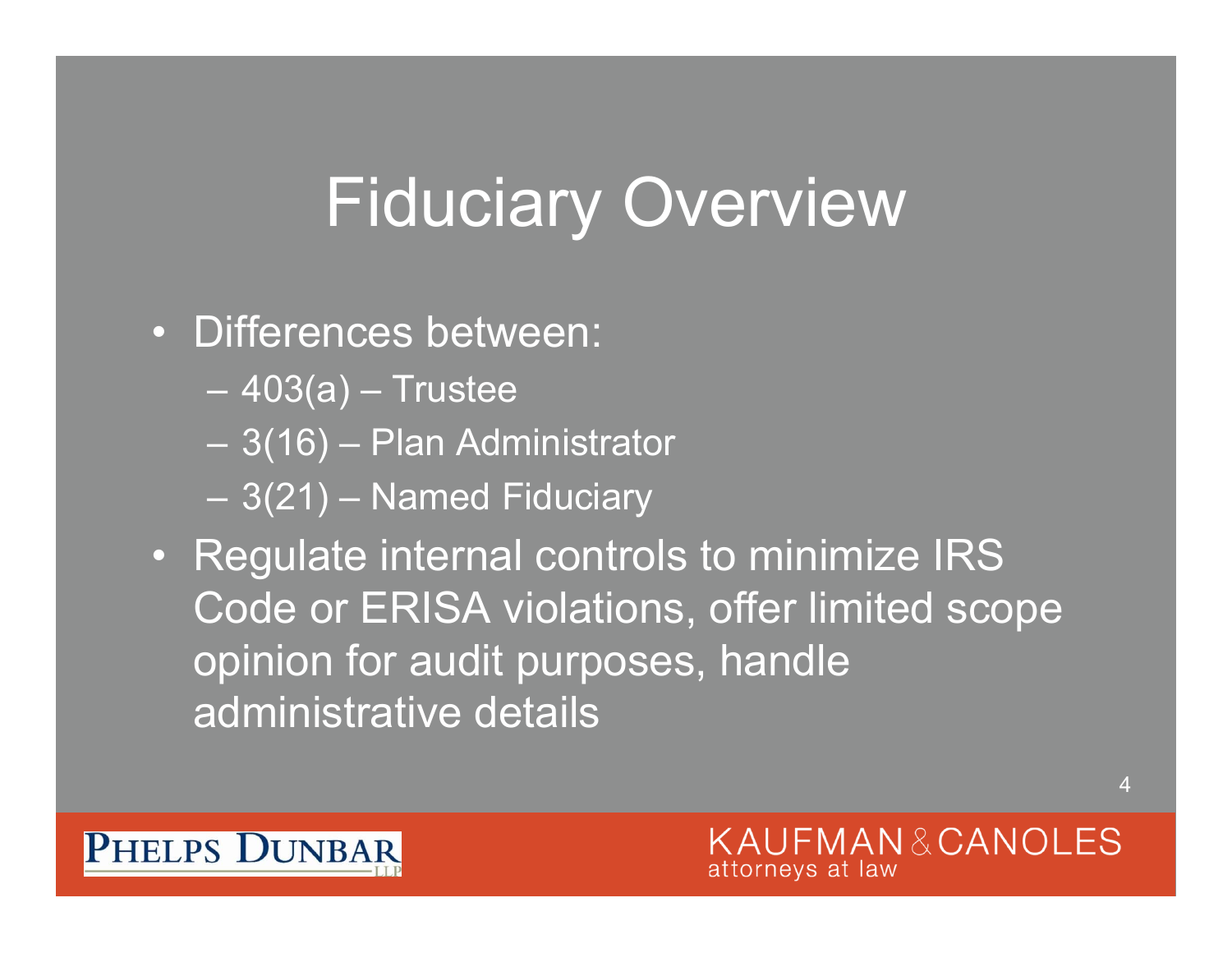# Interaction of Corporate Governance and Plan **Fiduciary Duties**



KAUFMAN&CANOLES attorneys at law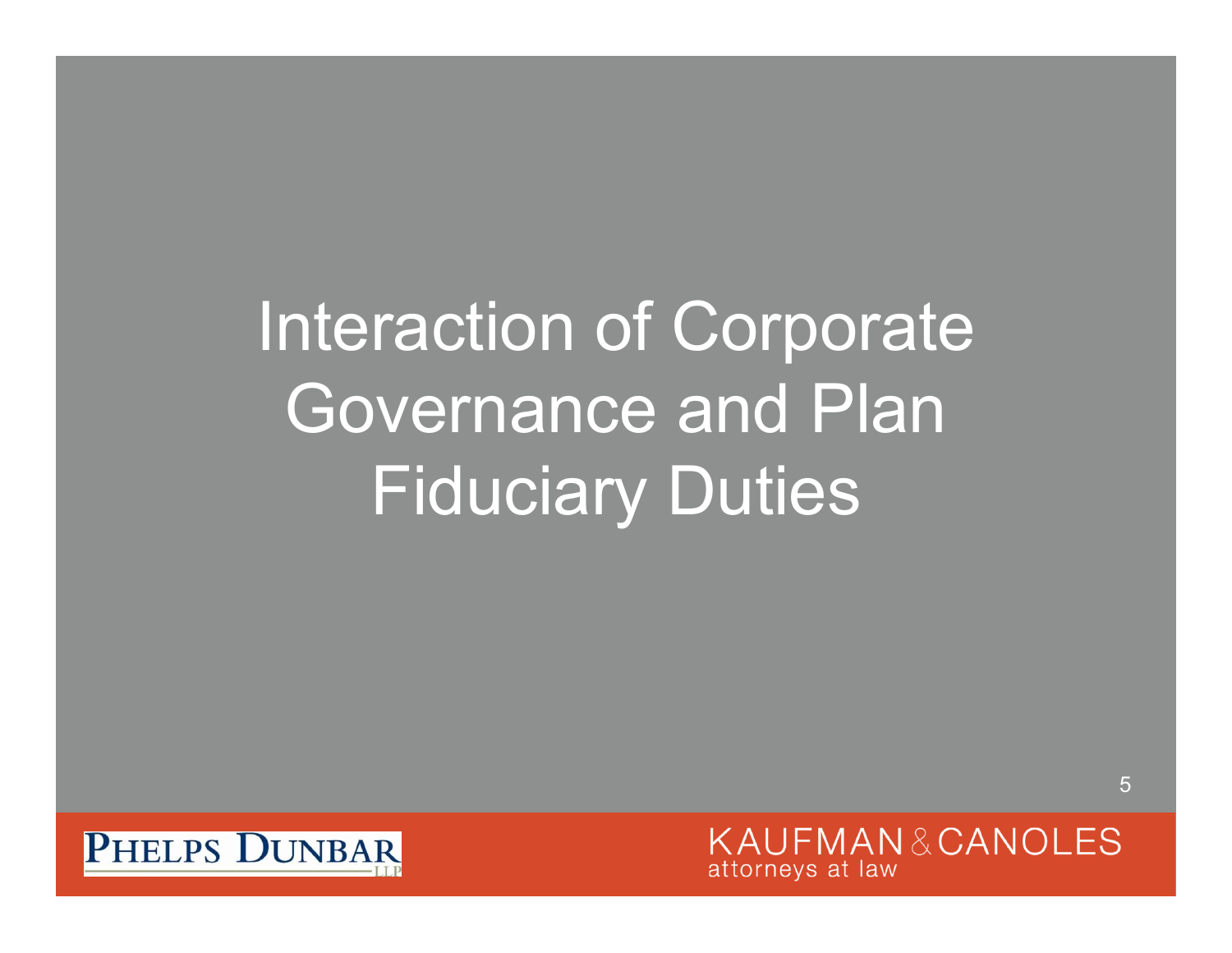### Who are the Corporate Fiduciaries?

- Directors
- Officers

**PHELPS DUNBAR** 

- Directors owe fiduciary duties to corporation and shareholder(s)
- Officers owe fiduciary duties to corporation and shareholders
- Officers also have a duty of candor to Directors
- 6• Law less developed on Officer duties than Director duties

#### MAN&CANOLES attornevs at law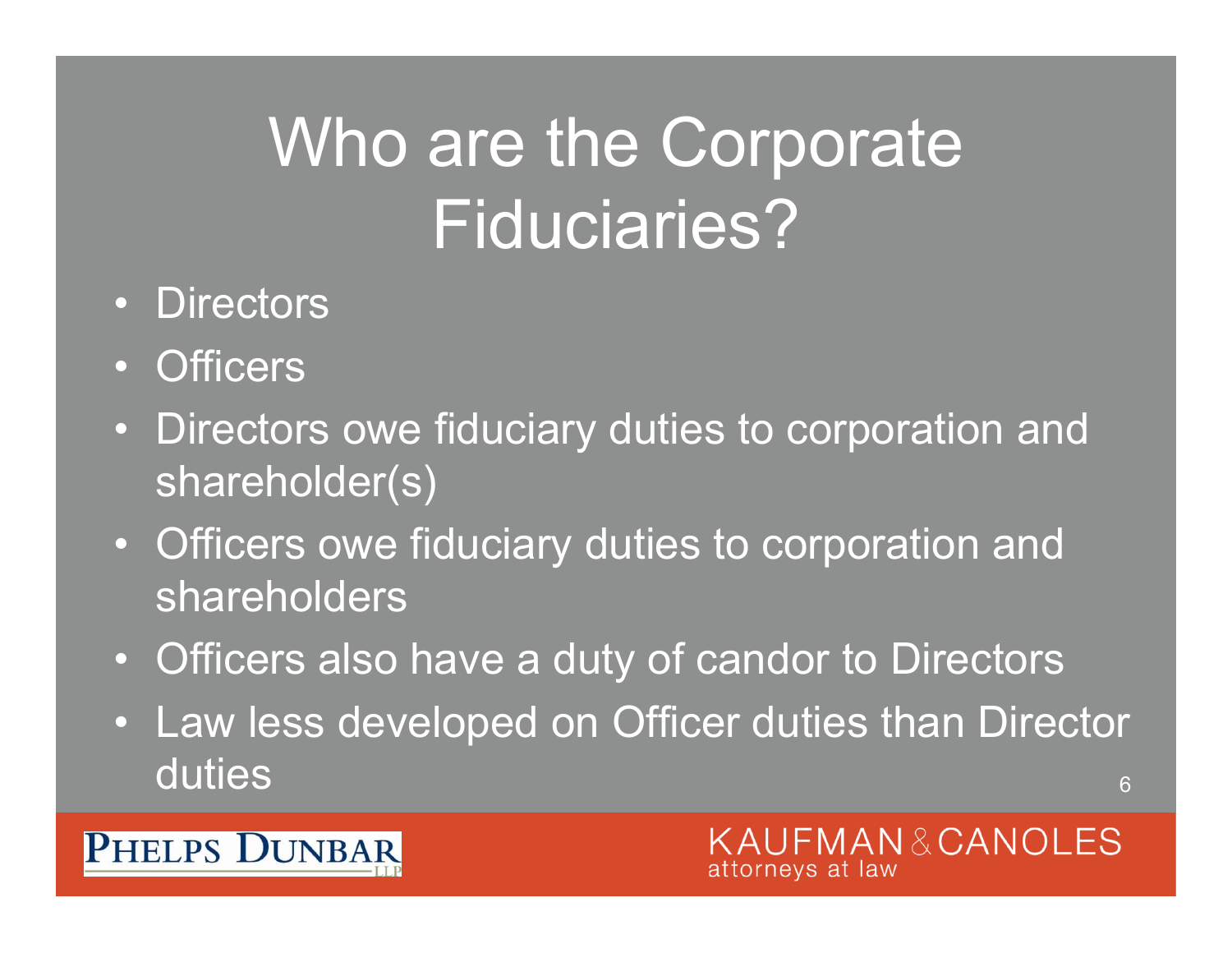### ERISA Fiduciary Duties



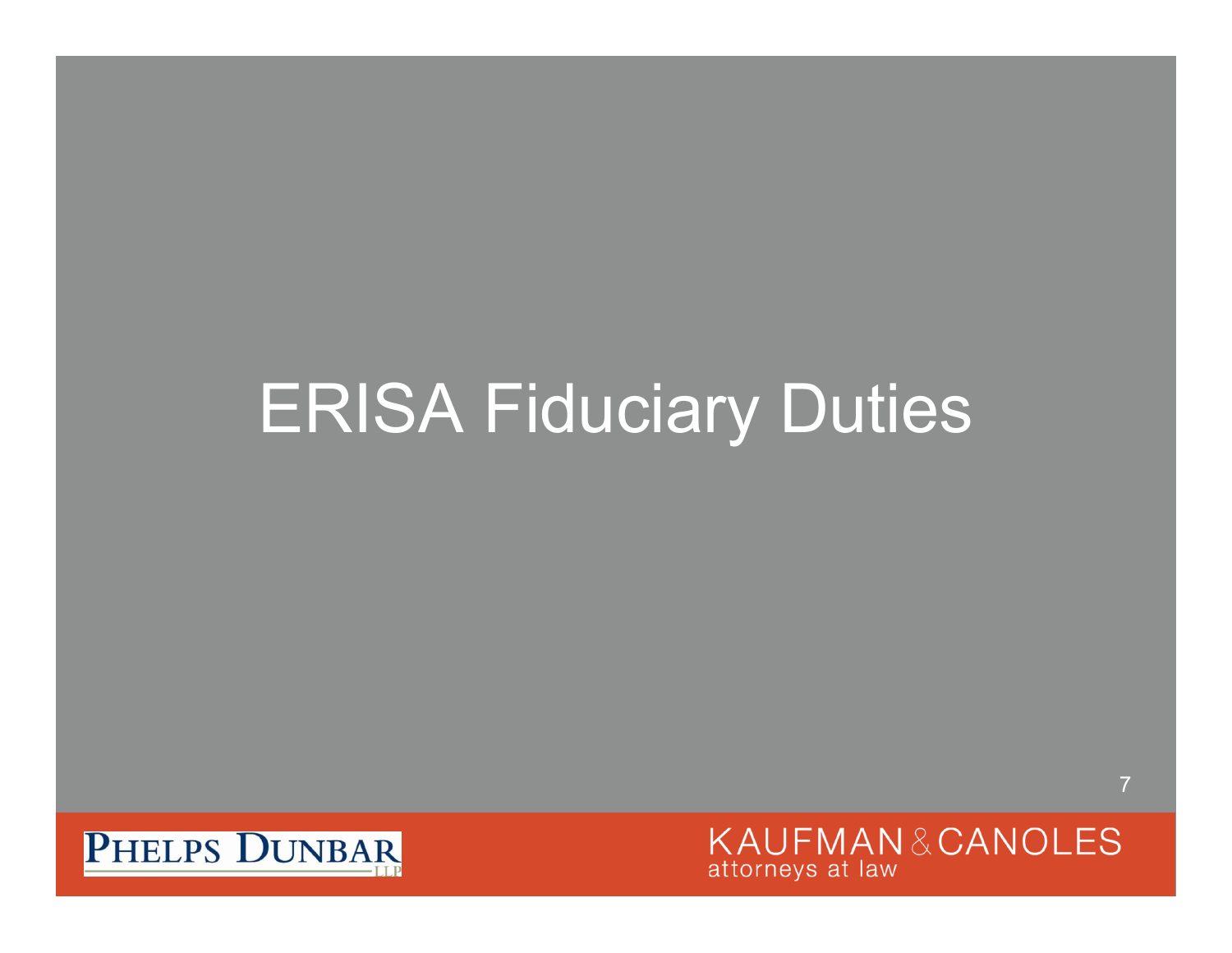### Fiduciary Duty Overview

 $\bigcirc$  ERISA Section 404(a)(1)(B) requires that in discharging his fiduciary duties, the fiduciary must act….

> "With the care, skill, prudence, and diligence under the circumstances then prevailing that a prudent man acting in a like capacity and familiar with such matters would use in the conduct of an enterprise of a like character and with like aims."

PHELPS DUNBAR

MAN&CANOLES attorneys at law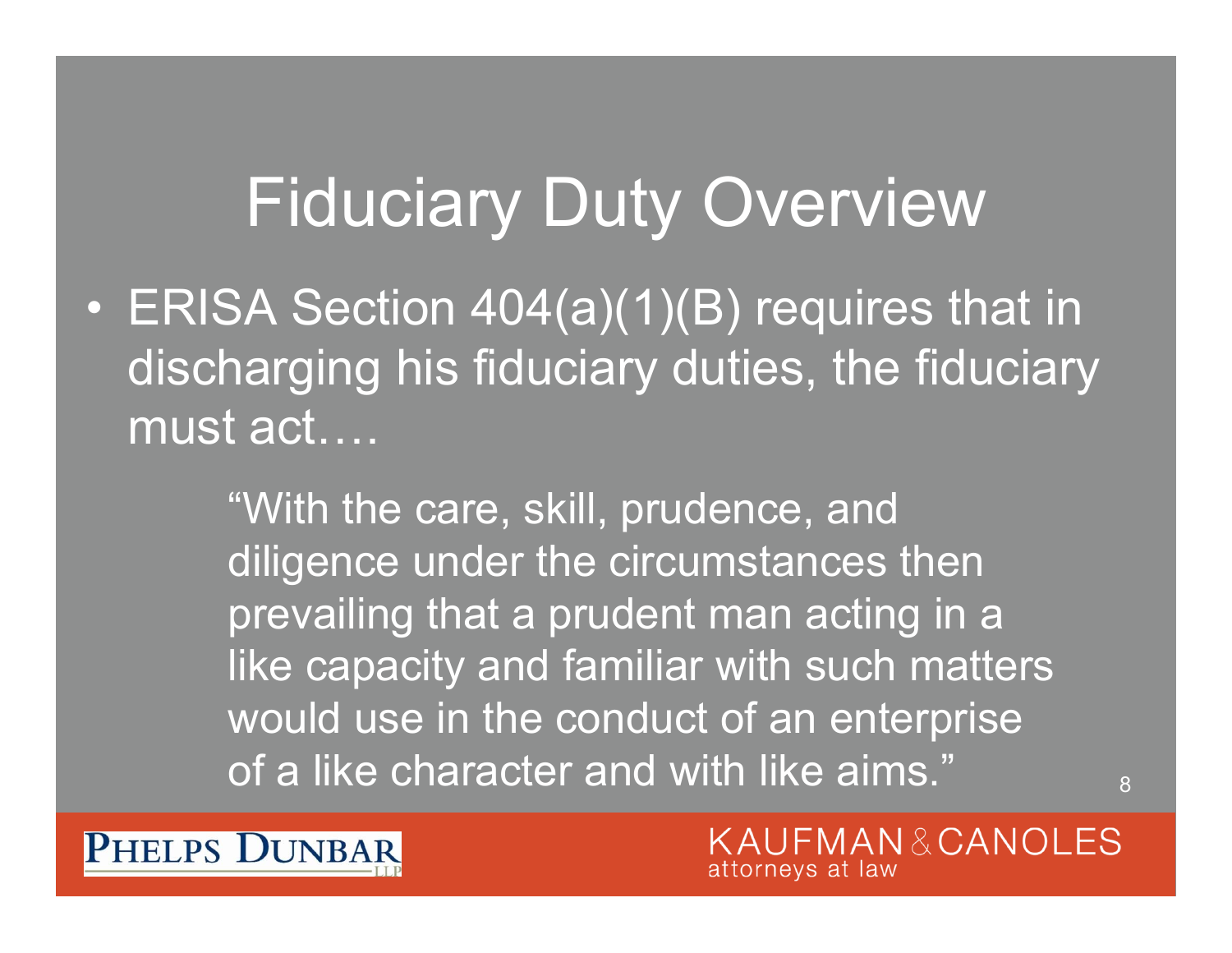# Fiduciary Duty Overview (cont.)

#### • Fiduciary duties under ERISA….

- "are the highest known to law." Donovan v. Bierworth, 680 F.2d 263, 271 (2d Cir.), cert. denied, 459 U.S. 1069 (1982)
- When enforcing these duties…

**PHELPS DUNBAR** 

 "the court focuses not only on the merits of the transaction, but also on the thoroughness of the investigation into the merits of the transaction." Donovan v. Cunningham, 716 F.2d 1455, 1467 (5th Cir.) (1983)

> MAN&CANOLES attorneys at law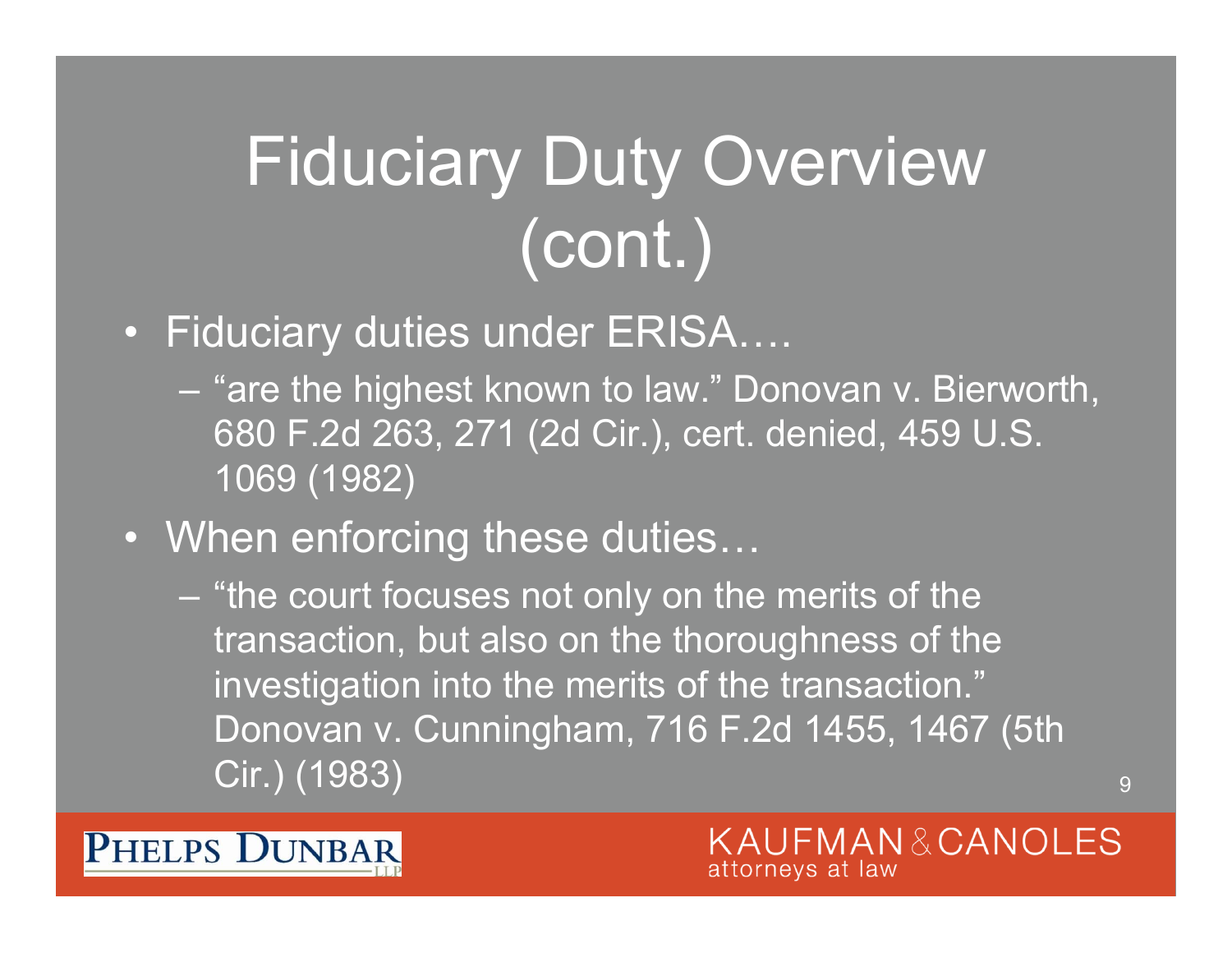# What are the ERISA Fiduciary Duties?

- • To act solely in the best interest of participants and beneficiaries
- To use plan assets for the exclusive purpose of paying plan benefits or reasonable expenses of plan administration
- To act with the care, skill, prudence and diligence of a prudent person
- • To allow participants to diversify investments in order to minimize the risk of loss
- To act in accordance with governing documents (assuming such documents comply with all legal requirements)
- 10•To avoid prohibited transactions with disqualified parties

#### **PHELPS DUNBAR**

KAUFMAN&CANOLES attorneys at law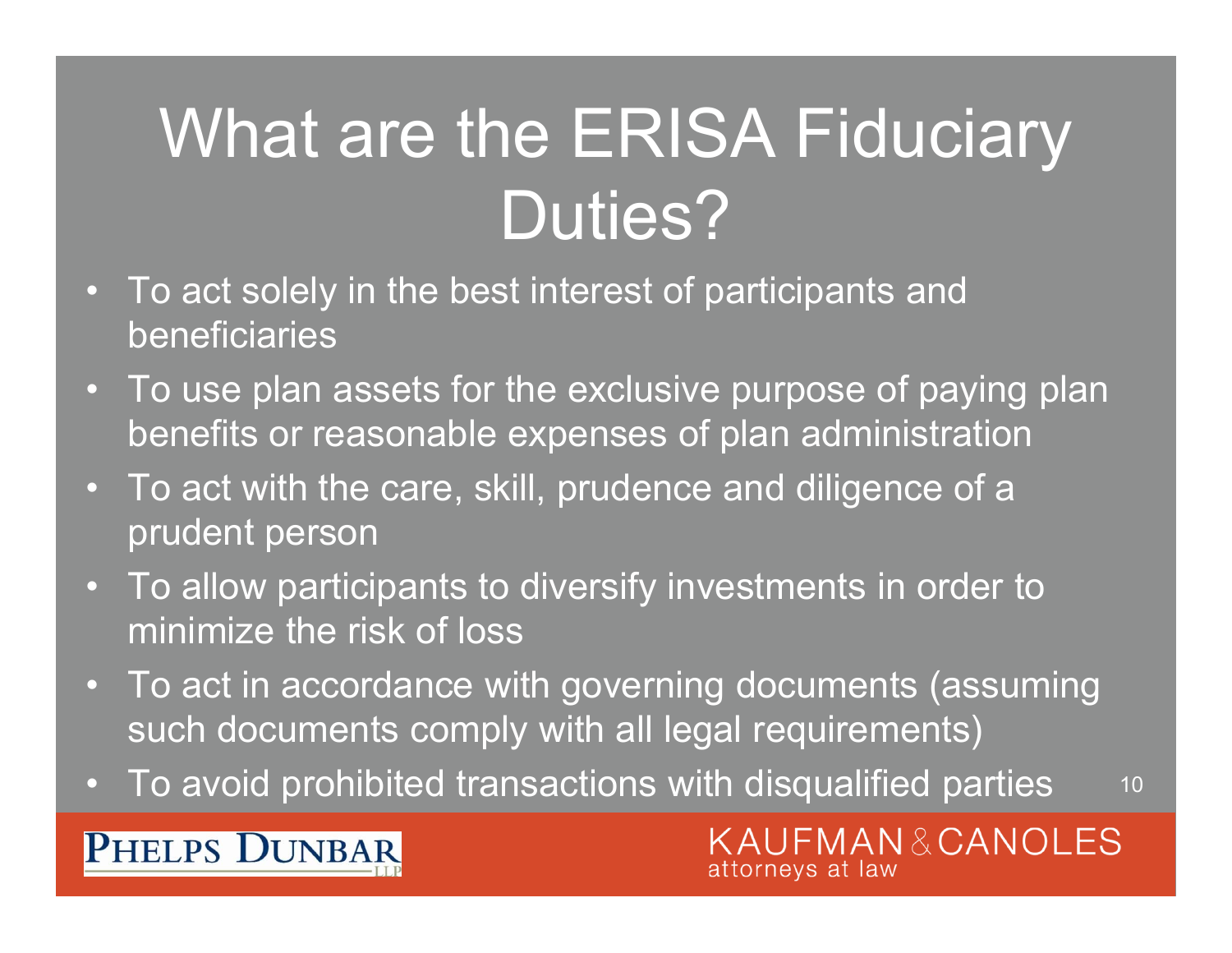### To What Standard Are They Held?

- • The "Prudent Expert Rule" requires fiduciaries to act with the care, skill, prudence and diligence under the circumstances then prevailing that a prudent man acting in a like capacity and familiar with such matters would use in the conduct of an enterprise of a like character and with like aims
	- Permits employment of professionals, requires fiduciary to monitor them and their work product
	- Requires documenting the process by which decisions are made
	- Holds fiduciaries to the standard of a prudent expert in the enterprise being undertaken
		- Plan administration

PHELPS DUNBAR

• Investment selection and monitoring

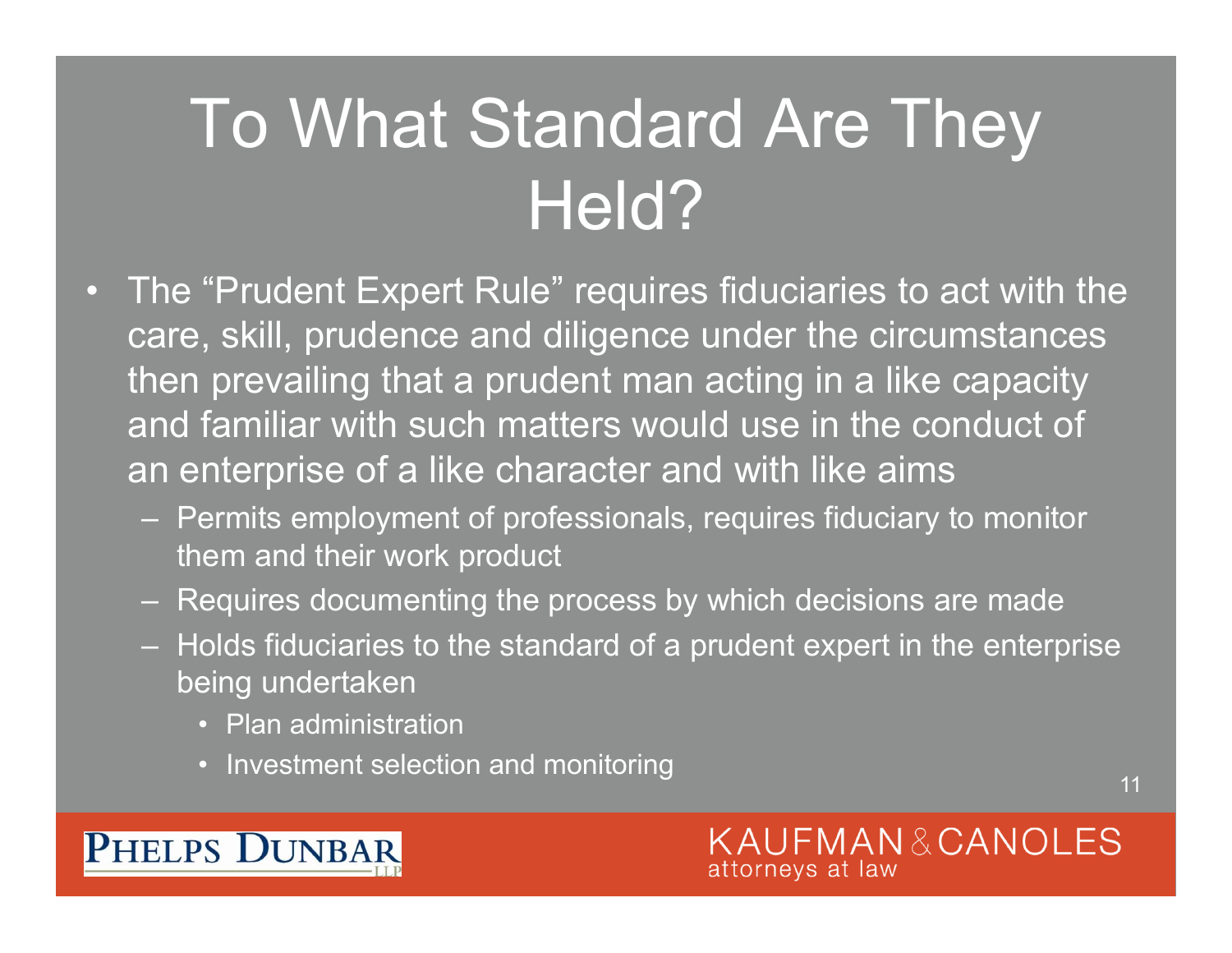# Settlor Functions – Corporate **Duties**

- Company/Plan Sponsor and/or business related decisions which are not subject to an ERISA fiduciary standard of care
	- Establishment of the plan
	- Determining the group of covered employees
	- Level of benefits to be provided
	- Plan amendment and termination

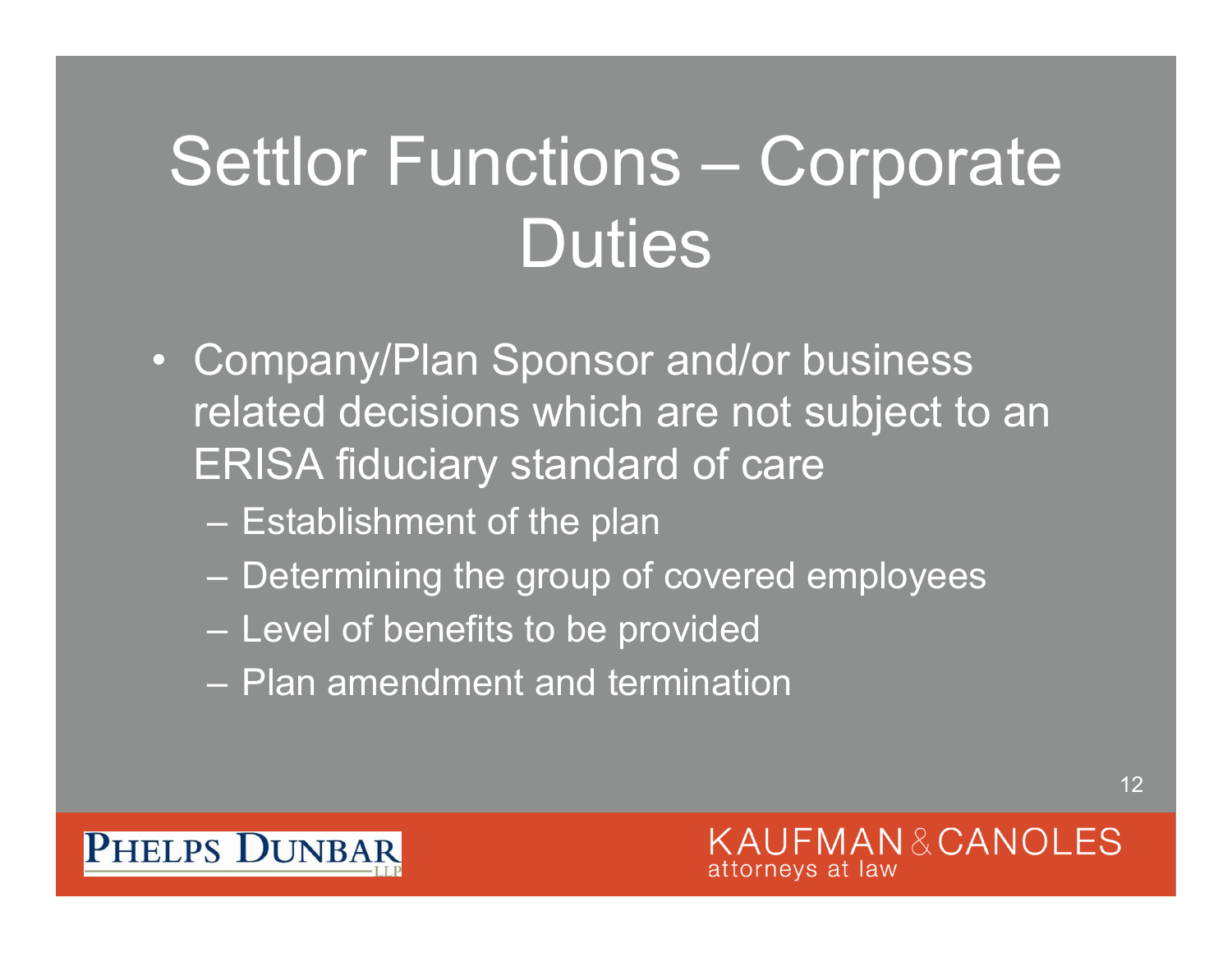### Are They ERISA Fiduciaries?

- Board of Directors
- ESOP (Administrative) Committee Members
- Officers who perform fiduciary functions
- Employees who perform fiduciary functions
- Trustee
	- Internal
	- External
- Accidental Fiduciary

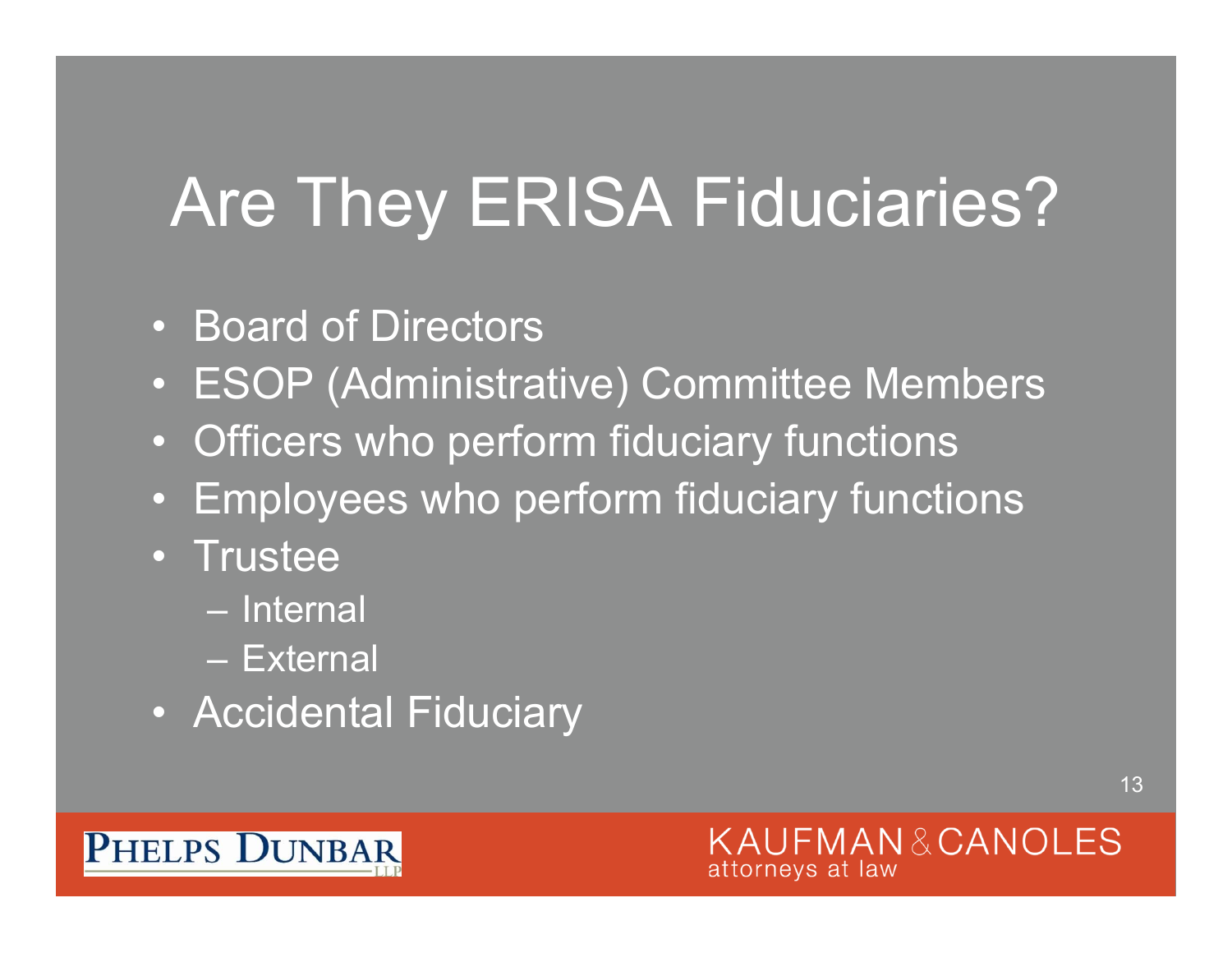# Trustee – ERISA Section 403(a)

- "…all assets of an employee benefit plan shall be held in trust by one or more trustees."
	- $\mathcal{L}_{\mathcal{A}}$  Directed Trustee – Legal Owner of Plan's Assets; limited ERISA Section 3(21) Fiduciary
		- Duty not to violate the plan document;
		- Duty not to violate ERISA; and

PHELPS DUNBAR

- Duty to follow directions which do not violate either (1) or (2) above
- Discretionary Trustee unlimited ERISA Section 3(21) Fiduciary

#### KAUFMAN&CANOLES attorneys at law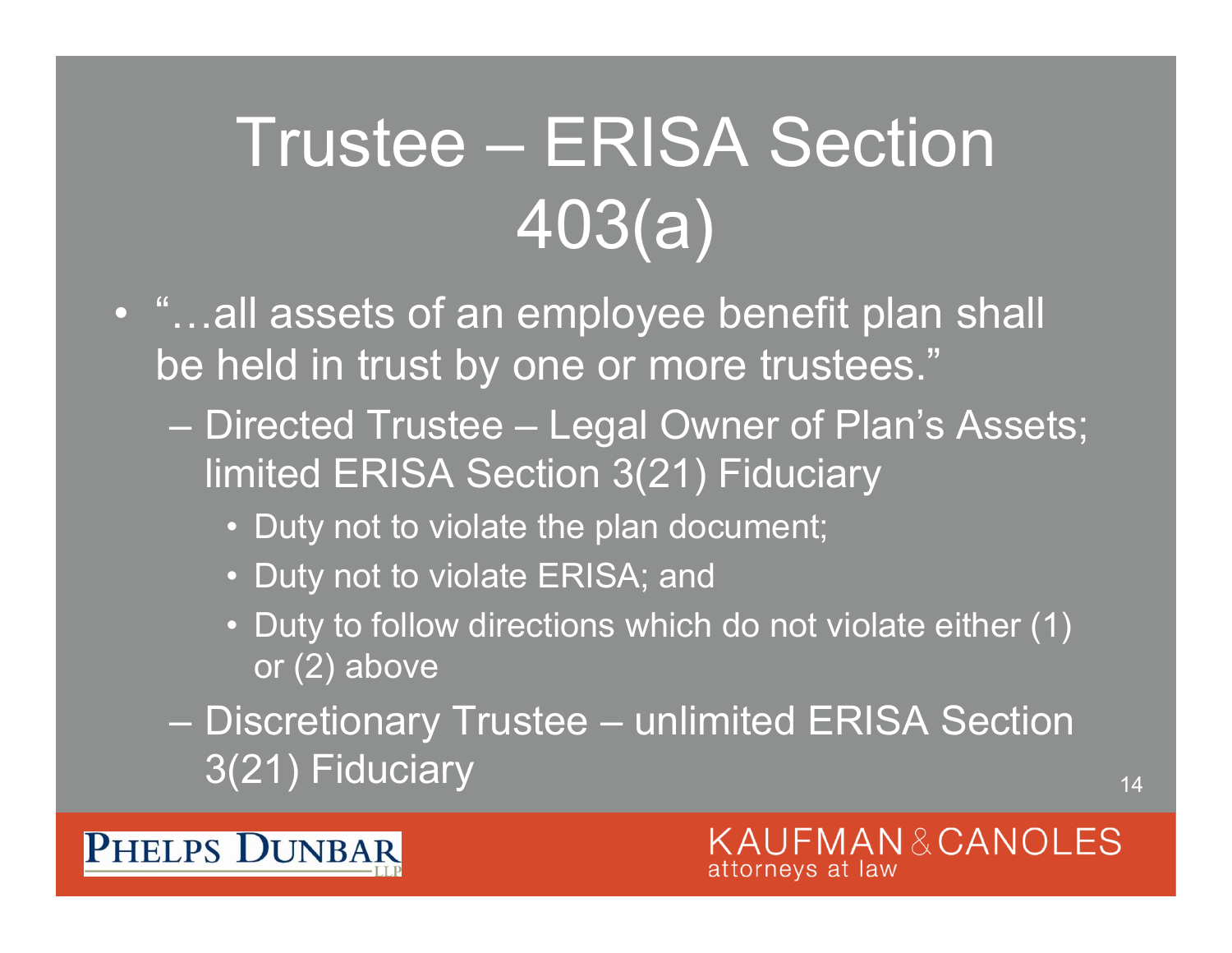# Trustee – ERISA Section 403(a) (cont.)

- Required of the Trustee (may be directed by the Committee)
	- Voting stock
	- Oversee trust activity
	- Buying/selling Trust holdings
		- Selection of Investments may be required depending upon terms of Trust Agreement – Directed vs. Discretionary Trustee

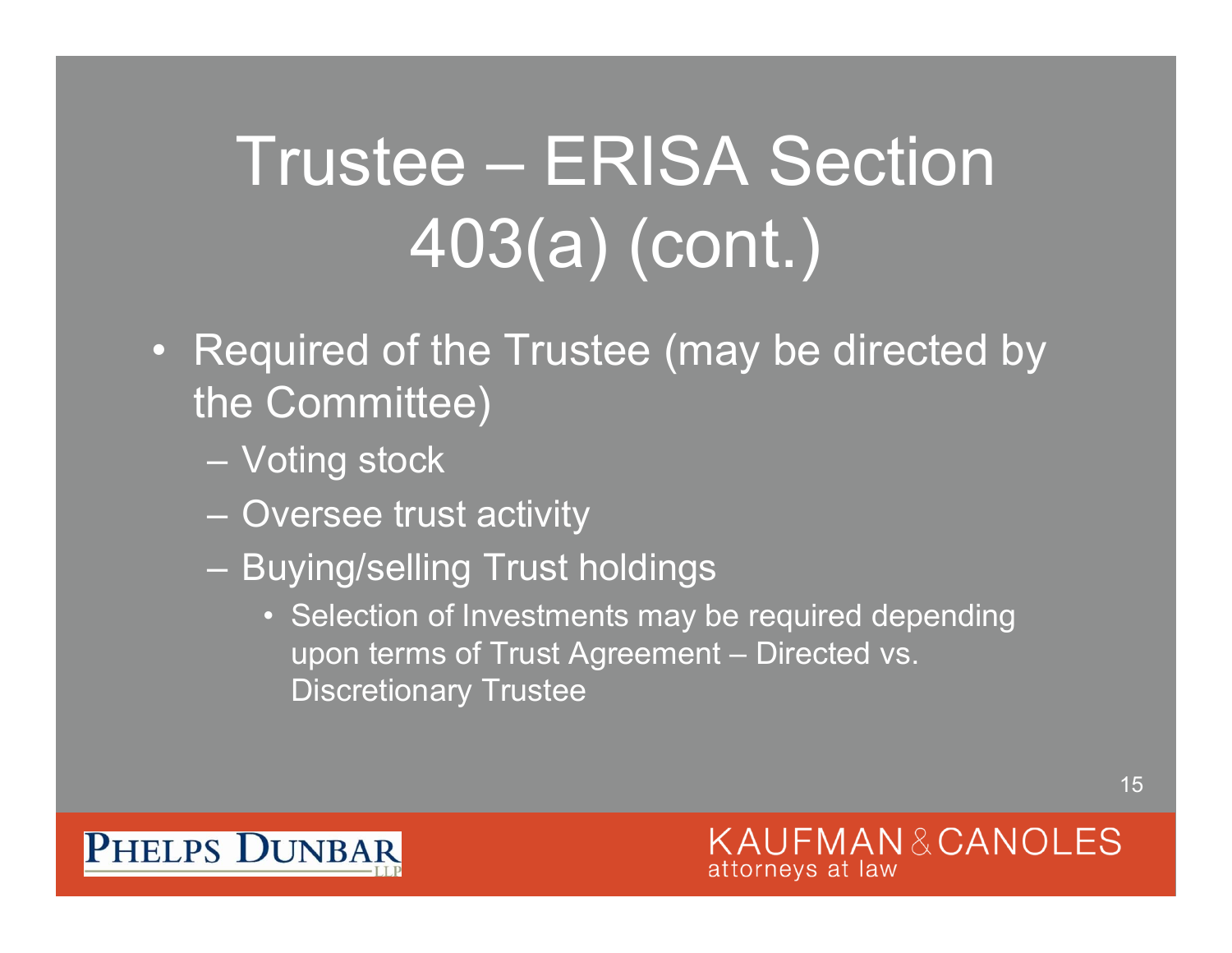# What Are the Specific Duties of the Board?

- Select, appoint and monitor all Board **Committees**
- Select, appoint and monitor Trustee
- Select, appoint and monitor Administrative **Committee**

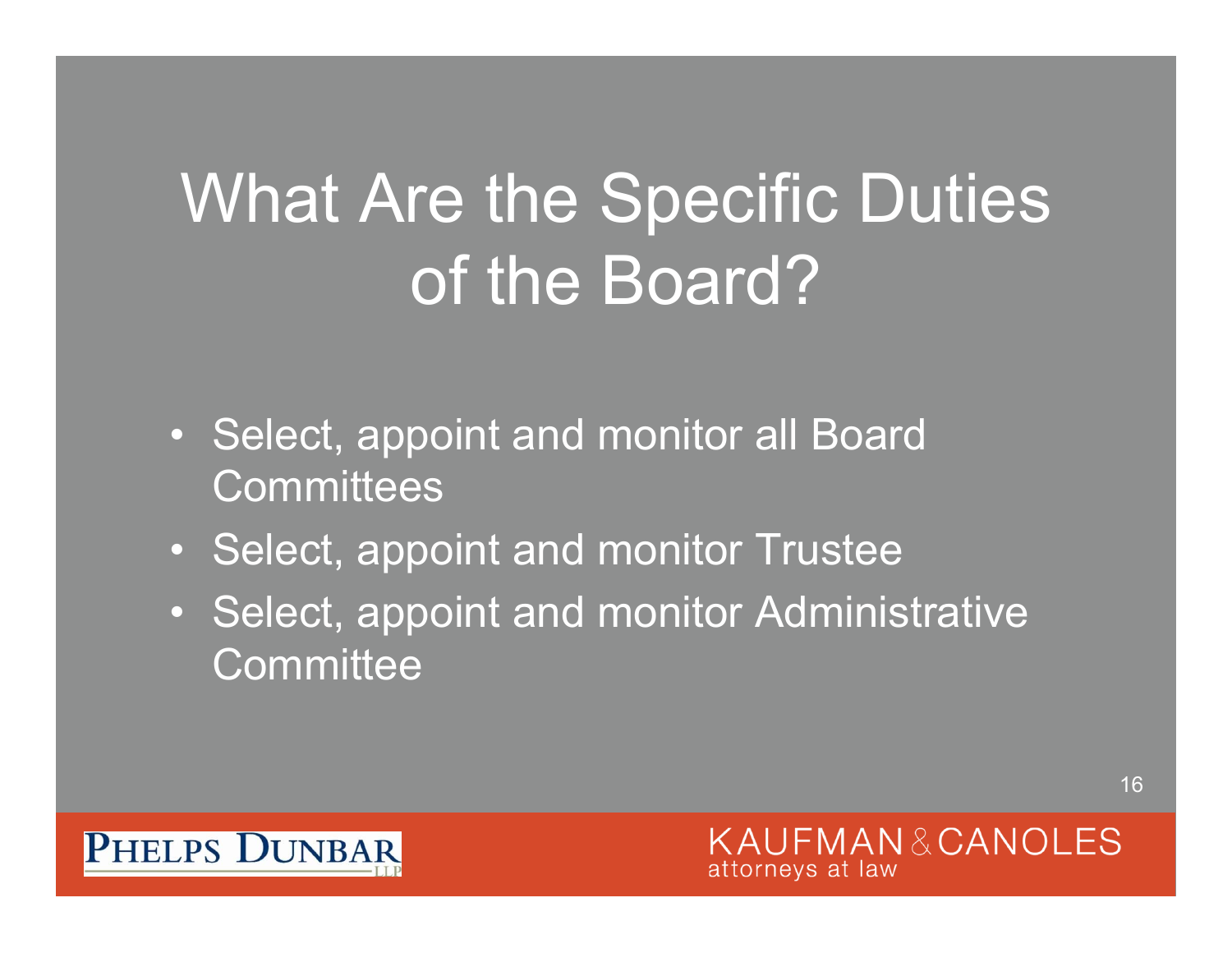# What are the Specific Duties of the ESOP Administrative Committee?

- What does the plan and trust documents say? – Who is the Plan Administrator?
- If Company is the "Plan Administrator"
	- Have individuals been properly appointed?
	- Have they accepted their fiduciary role?
	- Are they qualified?
	- Does the role default to the Board?
- $\bullet$ Administrative versus Communications Committee

**PHELPS DUNBAR**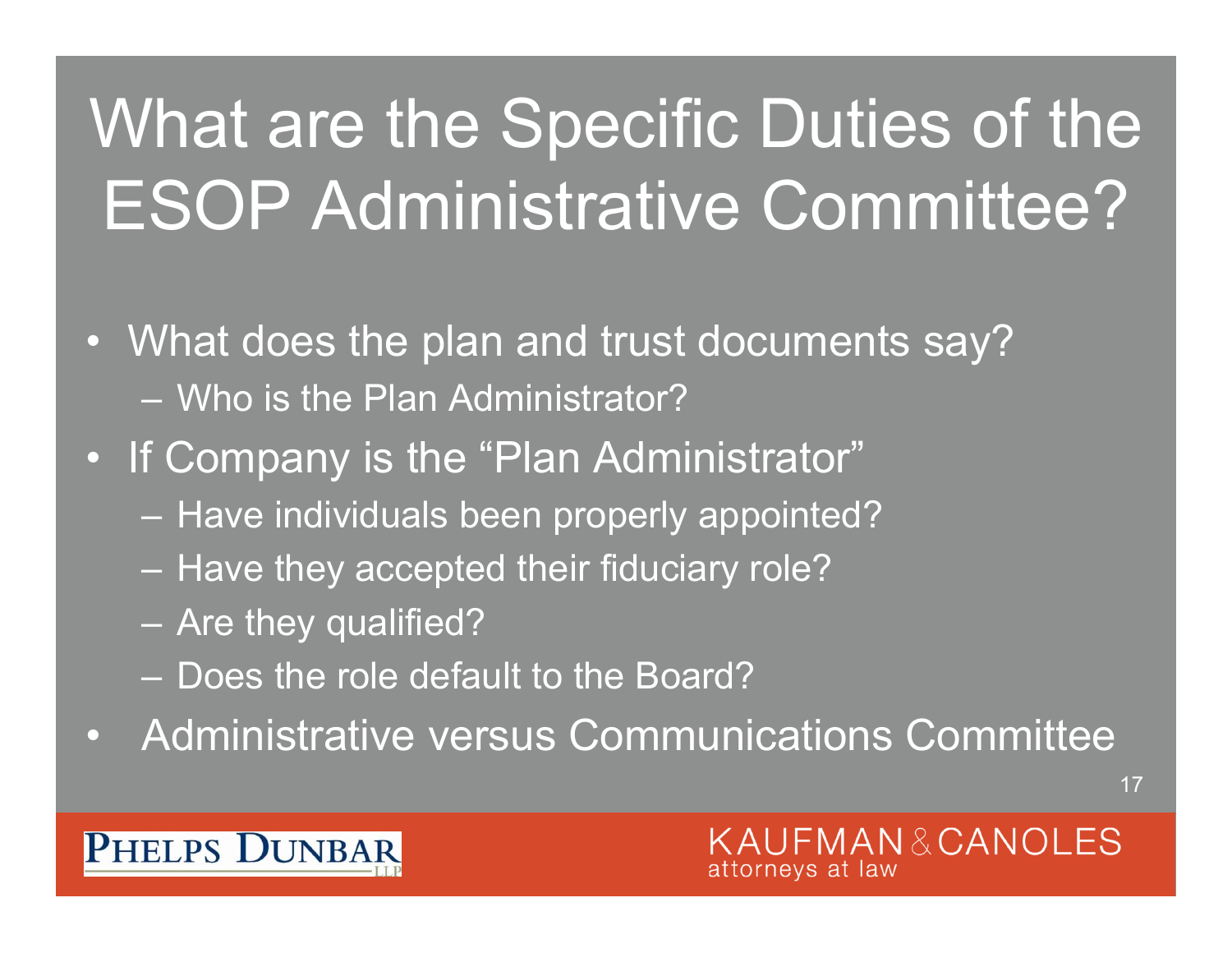# What are the Specific Duties of the ESOP Administrative Committee? (cont.)

- Is there a Committee Charter in place?
	- Is the appointment/removal process consistent with the Plan Document?
- Internal/external trustee?
	- Directed or discretionary?
- If directed, all or partial?
	- Voting
	- Valuation
	- Management and investment of trust assets
	- Distributions

#### **PHELPS DUNBAR**

MAN&CANOLES attorneys at law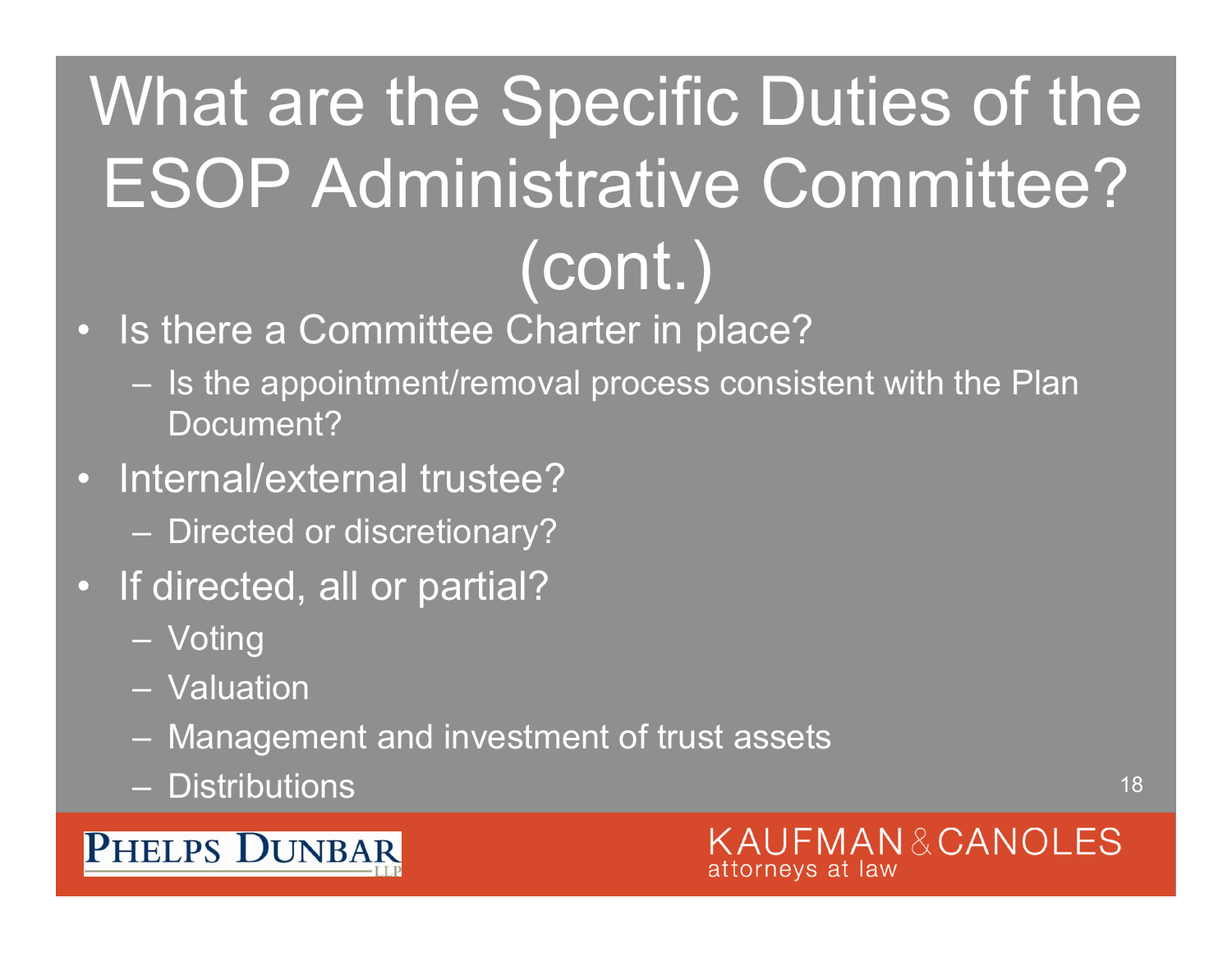# What are Common Duties of the ESOP Administrative Committee?

- Monitor the Trustee
- Instruct Trustee regarding election of the Board of Directors (if directed)
- Construe and interpret the terms and provisions of the plan and trust
- Hire, retain, remove all service providers & set performance expectations
- Establish rules to facilitate the regulation and operation of the plan
- Establish claims procedures consistent with regulations for presentation of claims by participants and beneficiaries for plan benefits
- Review and decide all appeals (to the extent not done by plan's service provider) for eligibility and benefits
- Prosecute, settle or assign any claims, litigation, or threated litigation and respond to and comply with court proceedings and orders on the plan's behalf

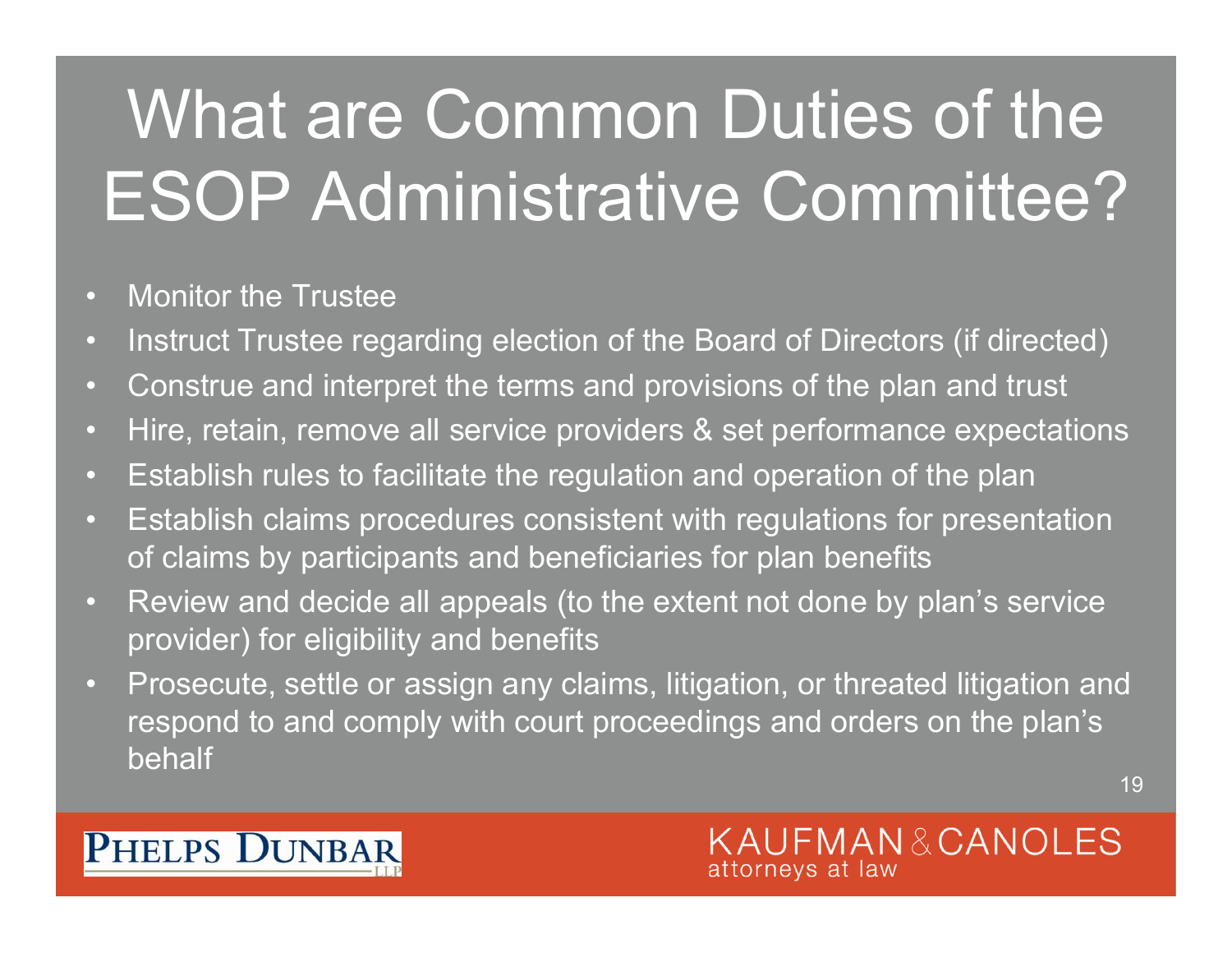# What are Common Duties of the ESOP Administrative Committee? (cont'd)

- Developing policies and standards with respect to the use of plan assets for payment of expenses and monitoring compliance with these standards
- Arrange for and review the plan's annual audit (to the extent required by applicable law)
- Arrange for repurchase liability study
- Delegate fiduciary responsibility
- Reports to appointed fiduciaries
- Prepare government reports
- Provide plan documents and required notices and disclosures to participants

20

#### **PHELPS DUNBAR**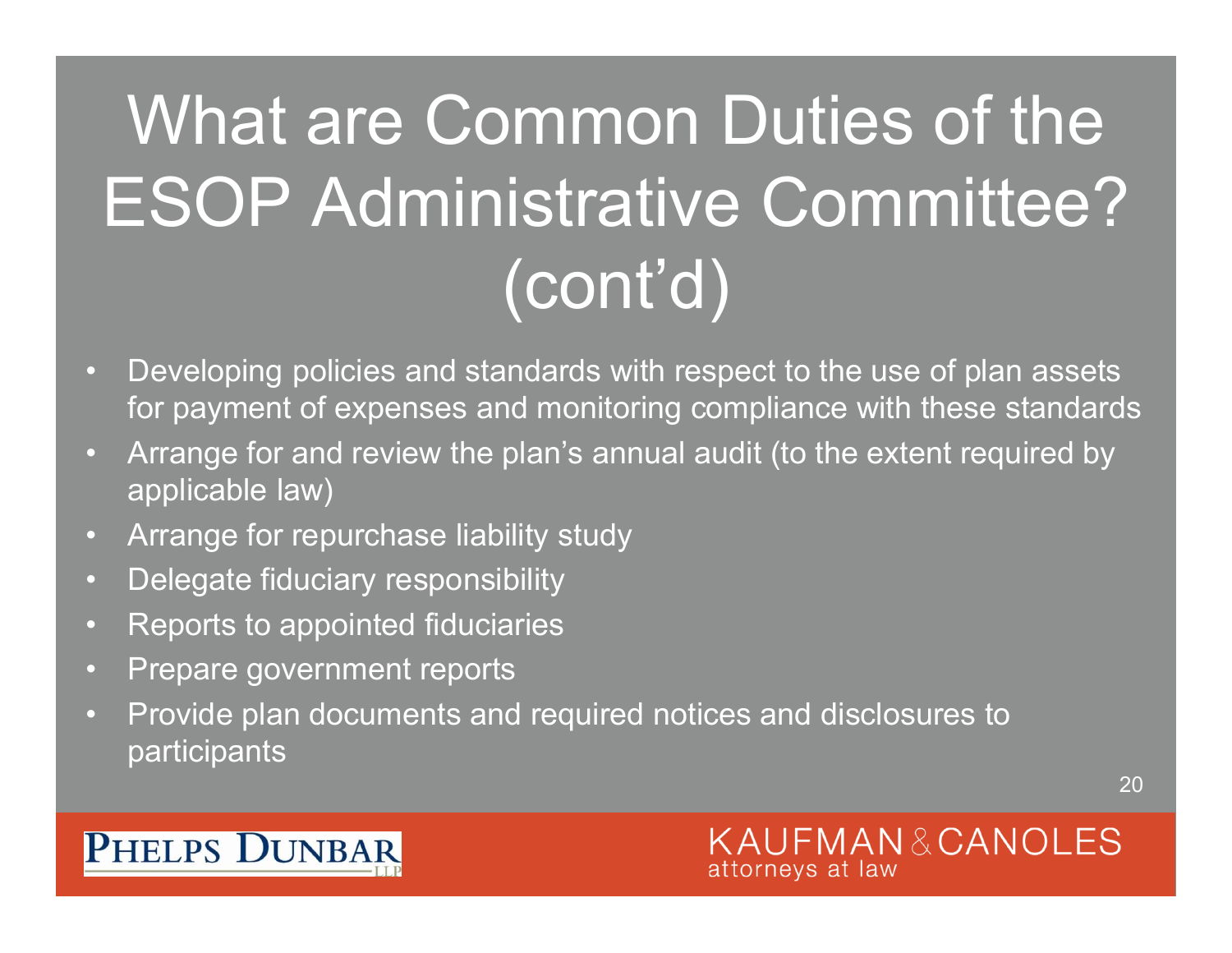### Administrative Committee Duties –A Closer Look

- Stay familiar with plan operations
	- Employee eligibility and enrollment
	- Recordkeeping including allocations and investment instructions
	- Evaluation of plan's service providers
	- Vesting of employer contributions
	- Withdrawals and distributions

**PHELPS DUNBAR** 

 Participants loans/hardship withdrawals (if applicable)

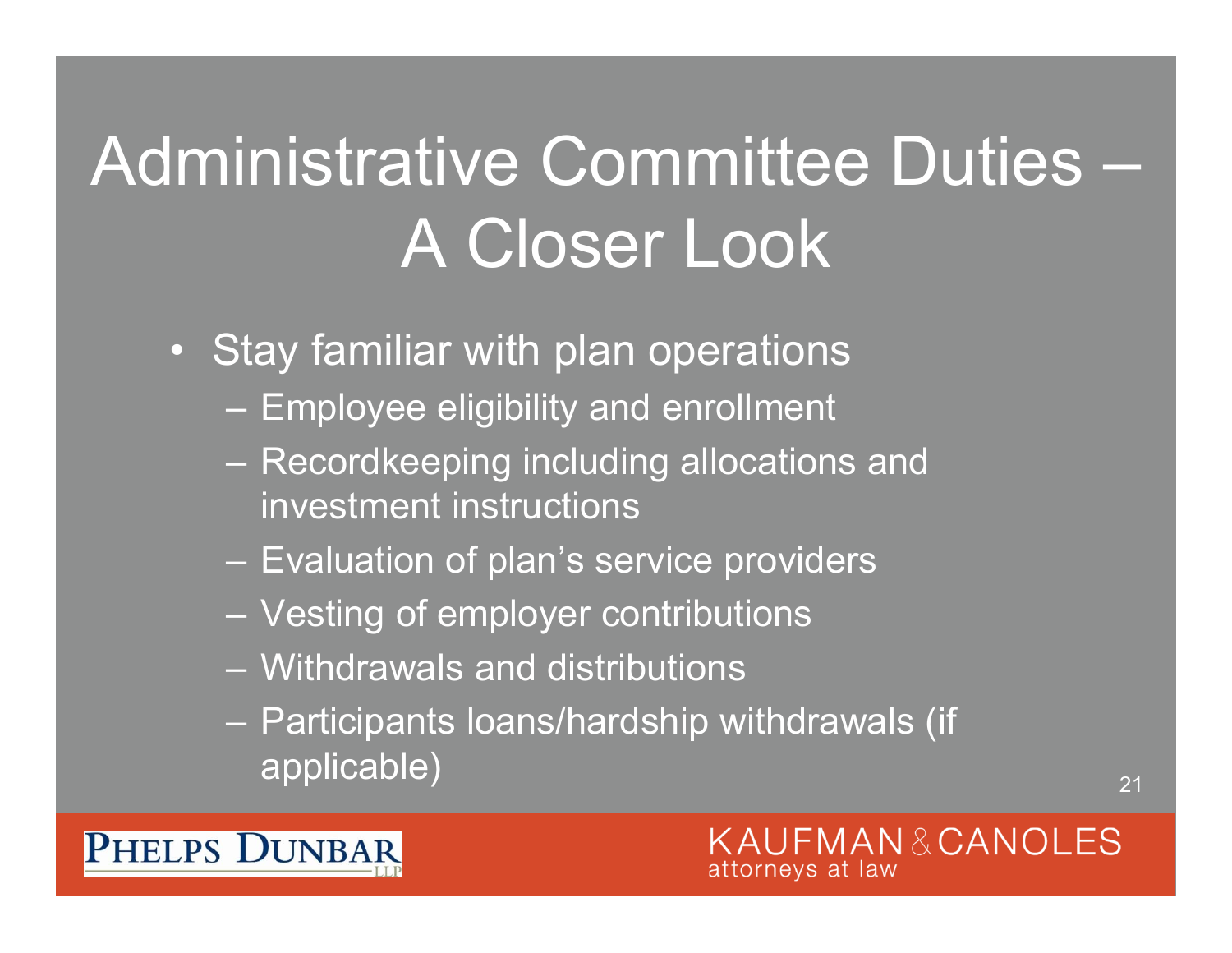# Administrative Committee Duties – A Closer Look (cont'd)

- • Participant Disclosure and Communication of Plan **Changes** 
	- Periodic benefit statement
	- Summary Plan Description (and updates SMMs)
	- Explanation of distribution options and notice of tax treatment and rollover distributions
	- Right to defer distribution notice
	- Written explanation of denial of benefit claim
	- Notice of right to diversify out of employer securities
	- Notice of black-out periods (if applicable)
	- 22 Copies of Form 5500, plan documents, etc. (when requested)

#### **PHELPS DUNBAR**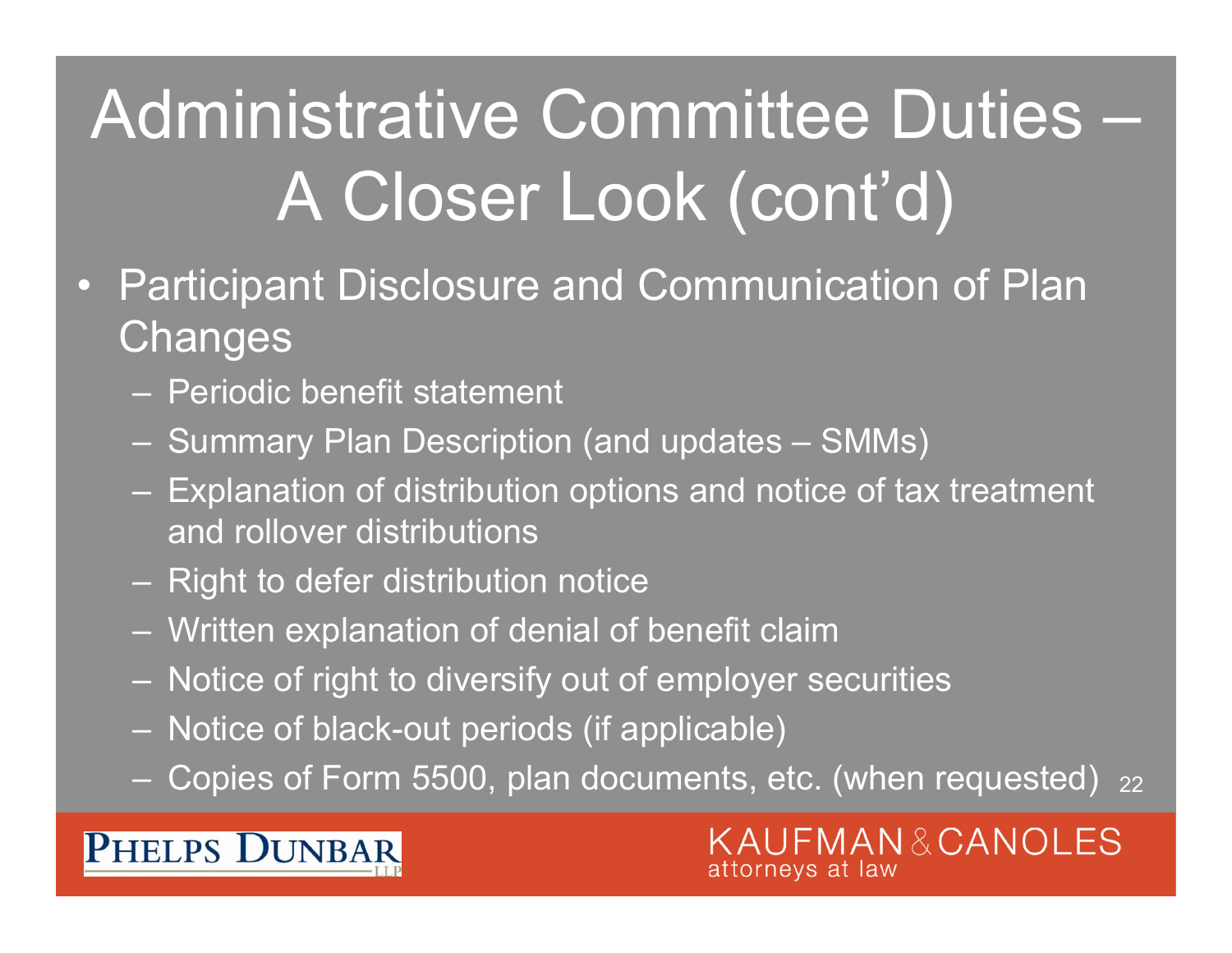### What Are the Specific Duties of the Trustee?

- If the Trustee is a directed Trustee, the Committee may also be responsible to direct the Trustee to:
	- Elect Board of Directors
	- Employ financial advisor for ESOP
	- Determine fair market value of employer securities
	- Pay only reasonable expenses
	- Vote employer securities
	- Diversify plan assets for qualifying participants
	- Manage investments (if any in assets other than employer securities)
	- Make distributions to participants as directed by ESOP **Committee**



#### **PHELPS DUNBAR**

MAN&CANOLES attorneys at law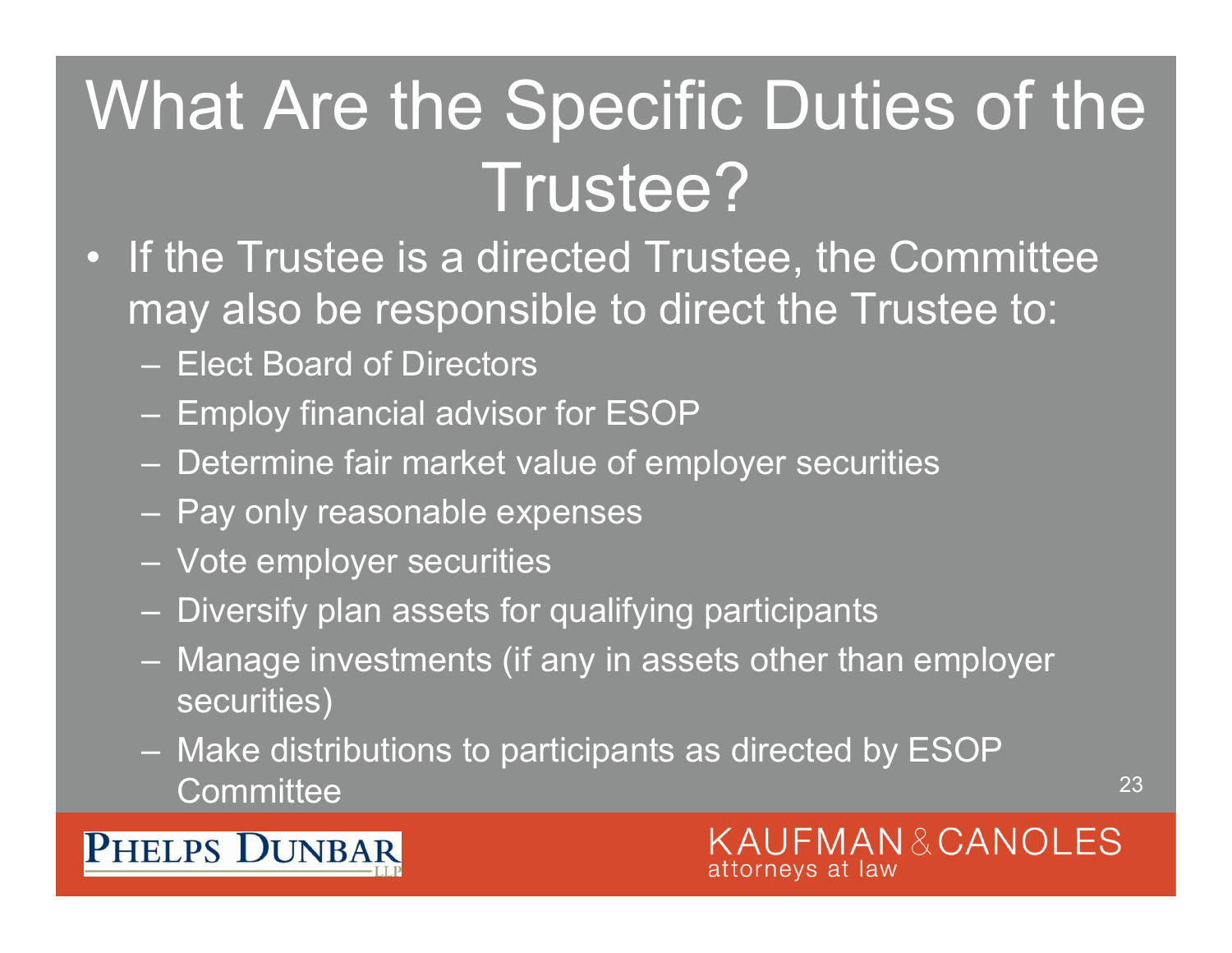### **Committee** Structure/Membership

- Avoid overlap of fiduciary and settlor activities
	- Committee shouldn't necessarily be the entity to address "plan changes"
- "Down arrows" should determine membership and structure
	- What sort of committees will be established and maintained (administrative, investment, settlor, etc.)?

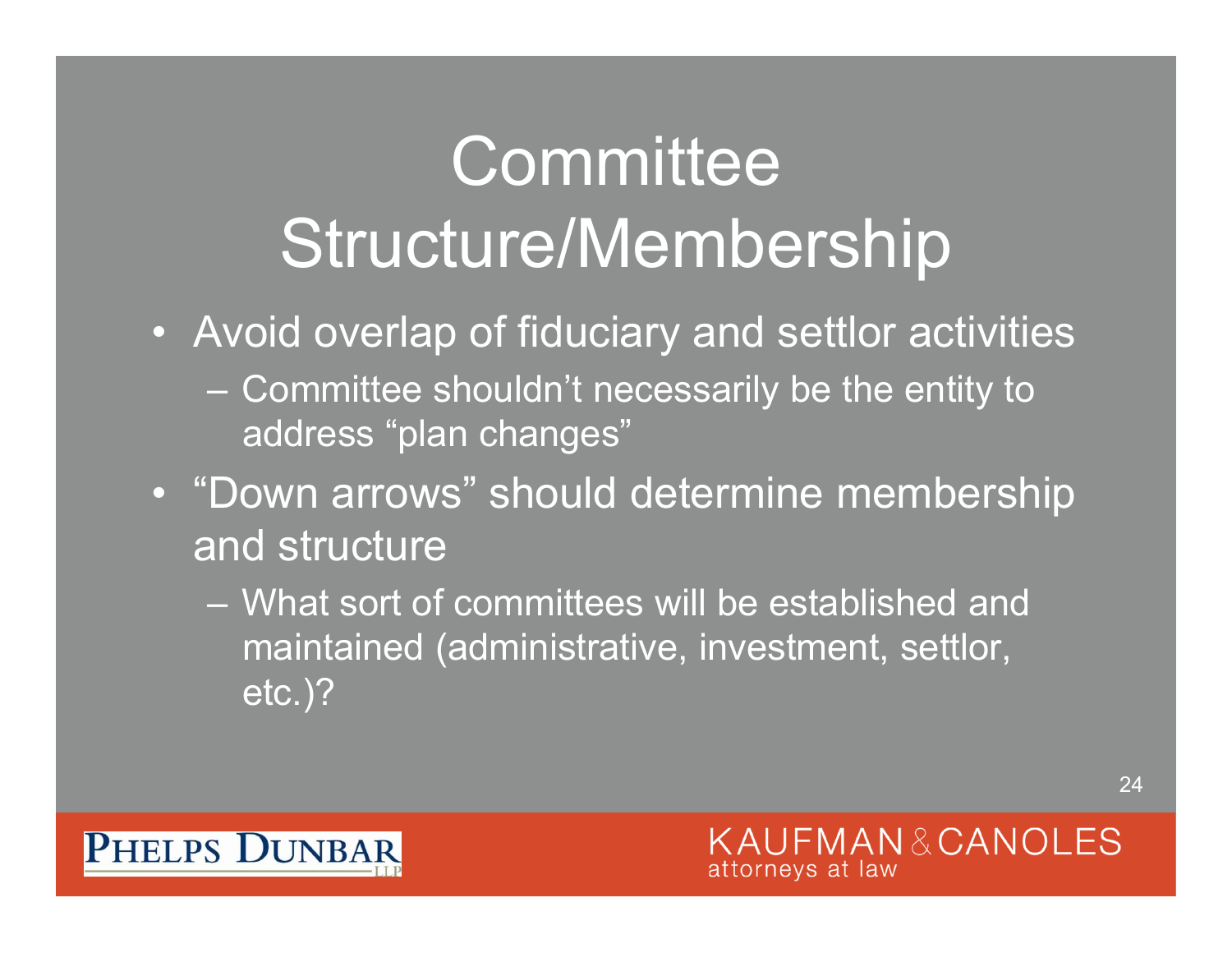### **Committee**

### Structure/Membership (cont.)

- Who should be on the committee?
	- Investment experts, human resources experts, benefits experts, representatives from business units?
	- Consider who should be responsible for appointing fiduciary committee members and monitoring their activities
		- Being a fiduciary should not be viewed as a training or development opportunity
	- Board of Directors, CEO or other officers; designate committee members in the plan document by name or title?

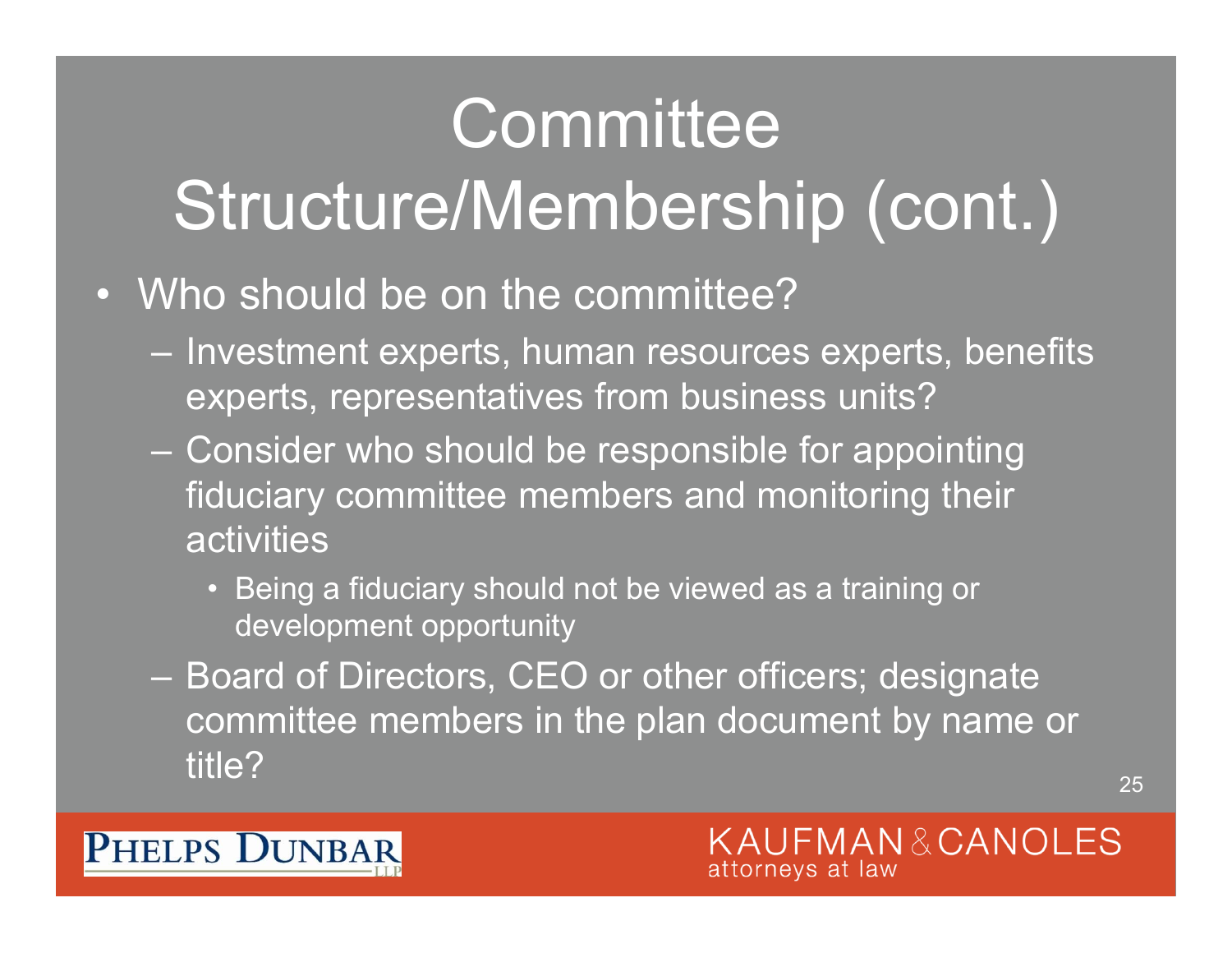### Committee Operation

- Documents governing committee actions:
	- Committee charter/operating rules; clarify how committee functions
	- As important as it is to have good governance documents, it is critical to follow them; not following them is almost worse than not having them at all, since failure to follow will be prima facie evidence of imprudence

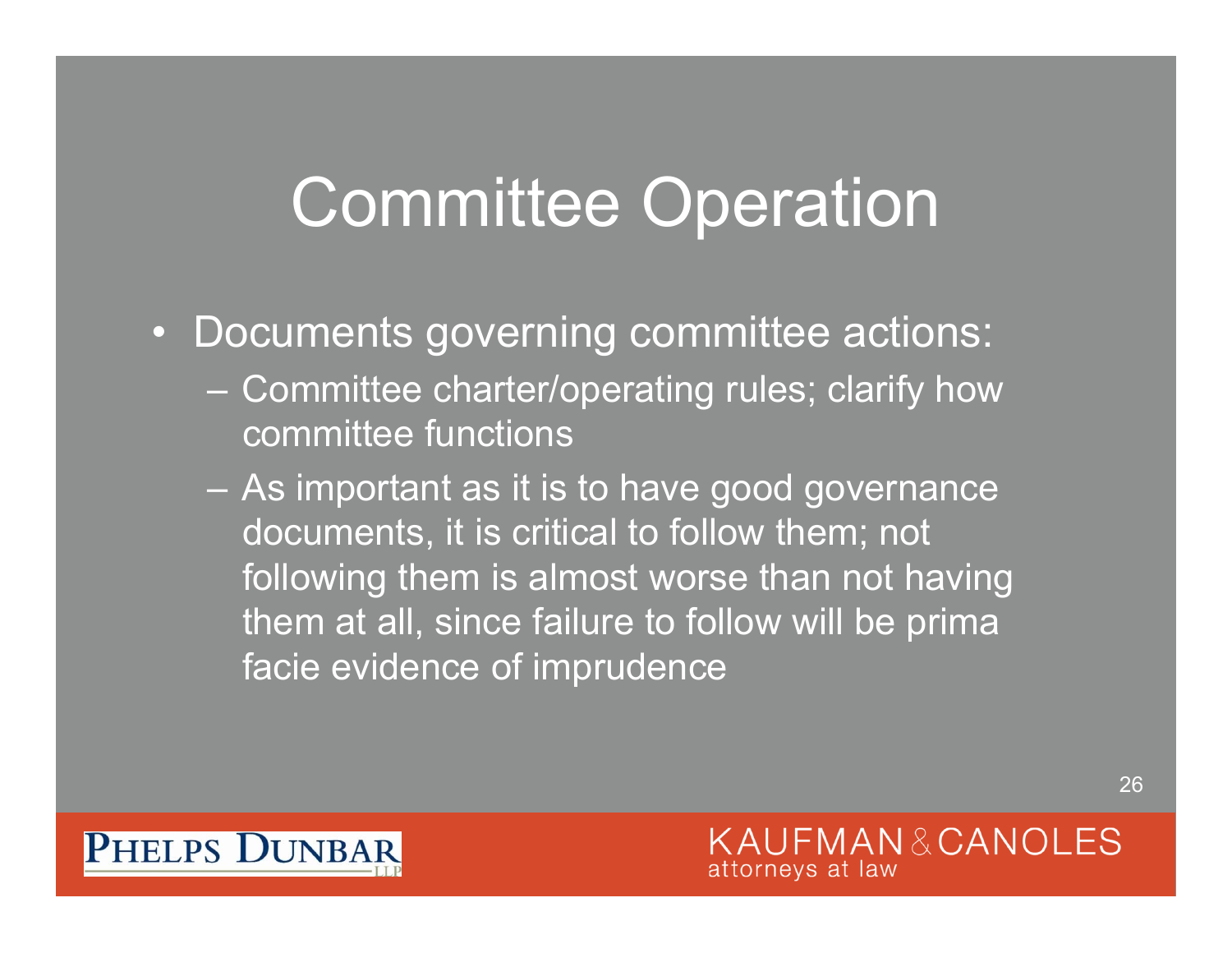### Conduct of Meetings

- Agenda and list of topics to address
	- "Perennials" reports from fund providers and investment managers, key vendors, consultants; review of fund and manager performance, including fees and expenses;
	- Review of legal/compliance issues; review of participant issues (usage/trends, complaints, claims/appeals)
	- Record minutes to document activities and confirm exercise of procedural prudence

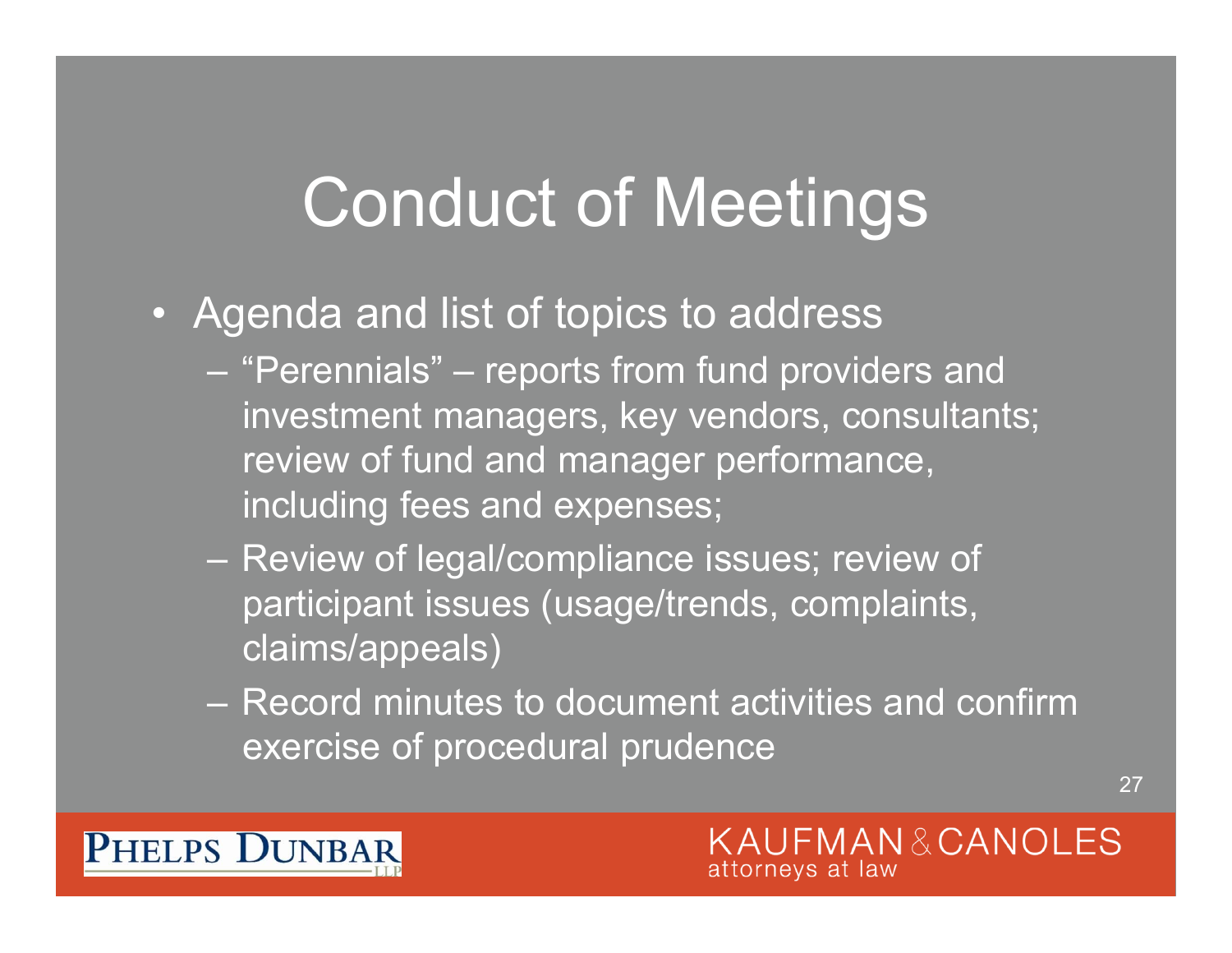### Delegating Fiduciary Duties

- Review Trust Agreement
	- May have hidden or different duties
	- Trustee is not permitted to delegate trust duties (create co-trustee relationship); e.g. review of trust activities or ownership of assets
- Commonly delegated duties
	- Investment management
	- Tax form preparation

PHELPS DUNBAR

Administrative (ministerial) in nature

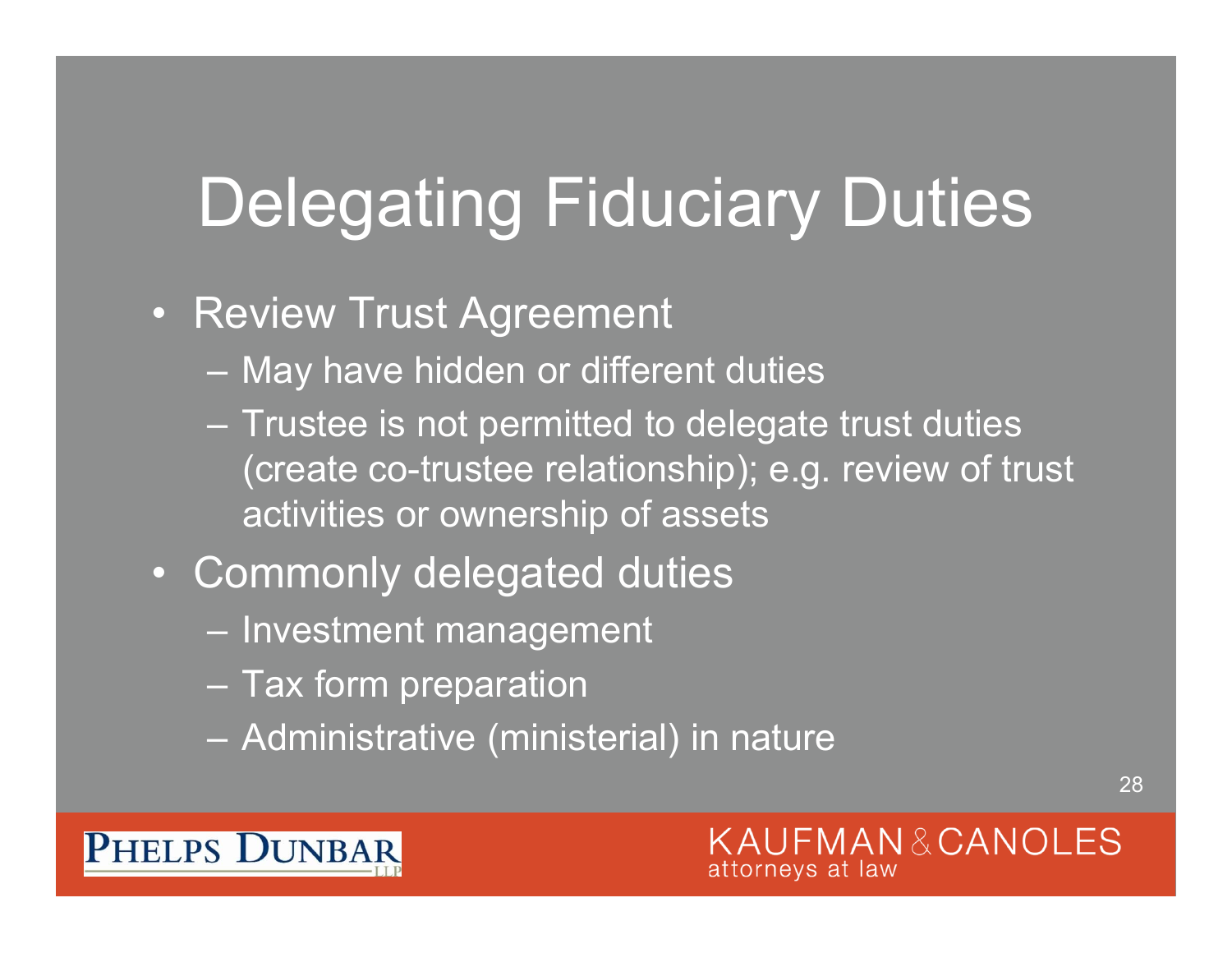# Delegating Fiduciary Duties

- Ministerial functions
	- Establish detailed processes and procedures for individuals carrying out ministerial functions
	- Provide ongoing training to those serving in a ministerial capacity
	- Perform routine monitoring of those performing ministerial functions to ensure all duties are being performed in accordance with ERISA and IRC
	- Ensure that individuals performing ministerial tasks don't become an "accidental fiduciary"

29

PHELPS DUNBAR

**FMAN&CANOLES** attorneys at law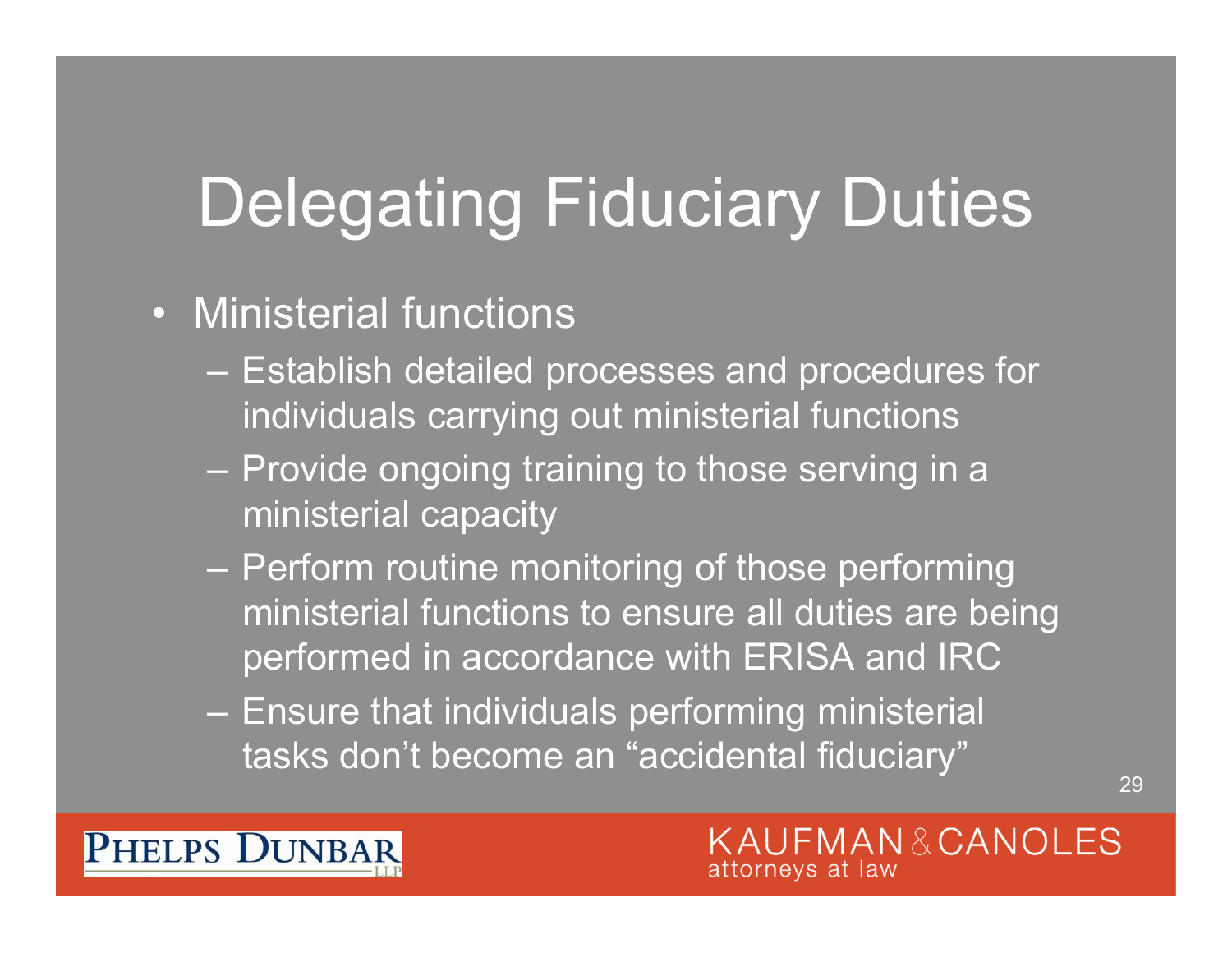# Service Providers and Their Roles

- Third Party Administrator
	- Participant statements
	- Plan testing
	- May prepare Form 5500
	- May prepare 1099-Rs
	- Not a plan fiduciary
- Corporate Attorney
	- Engaged by the company
	- Corporate legal docs
		- By-laws
		- Articles of Incorporation, etc.
		- May update plan documents

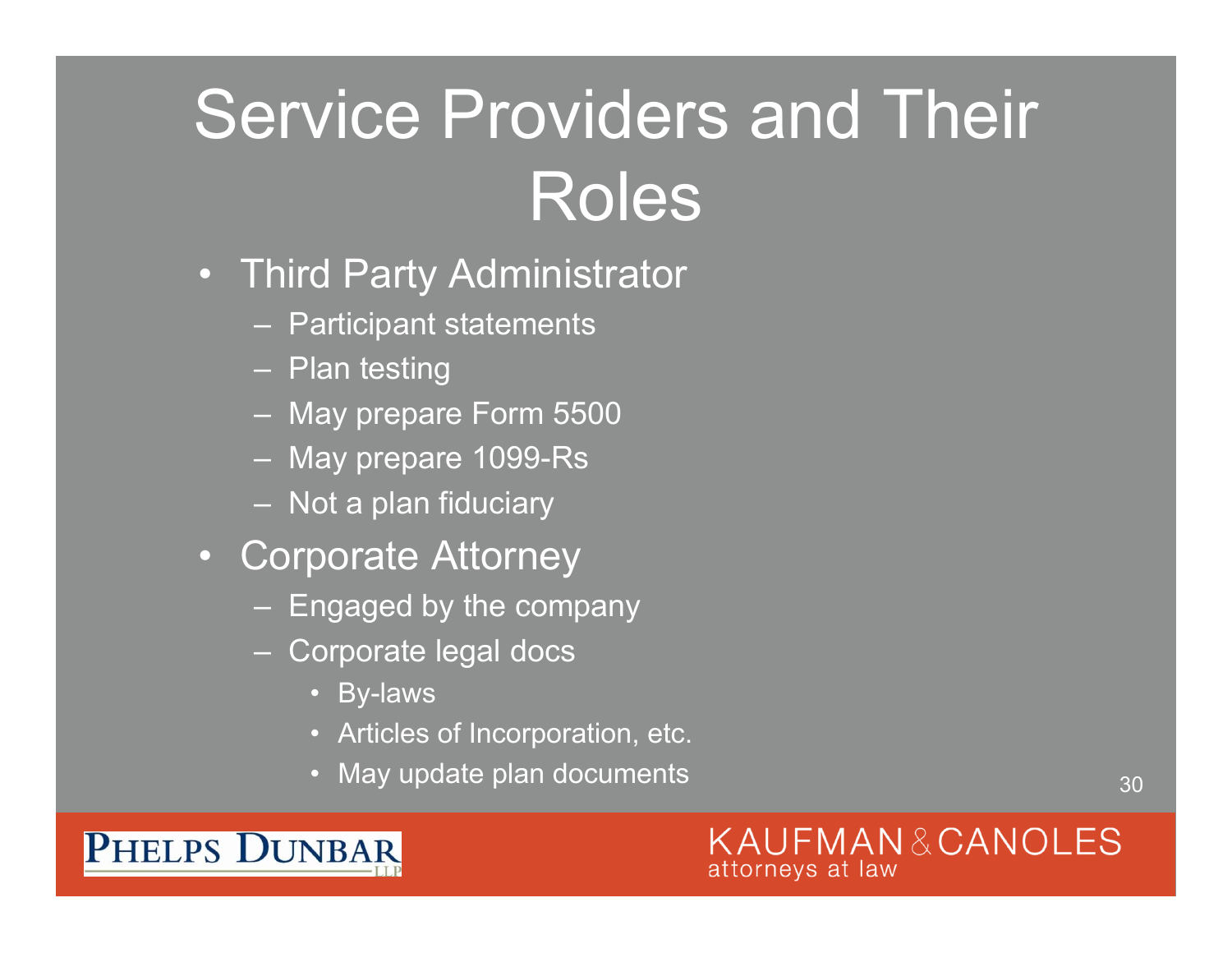# Service Providers and Their Roles (cont.)

- Accountant
	- Perform plan audit if necessary
	- May prepare Form 5500
- Trustee
	- If external, typical functions
		- Manage Trust

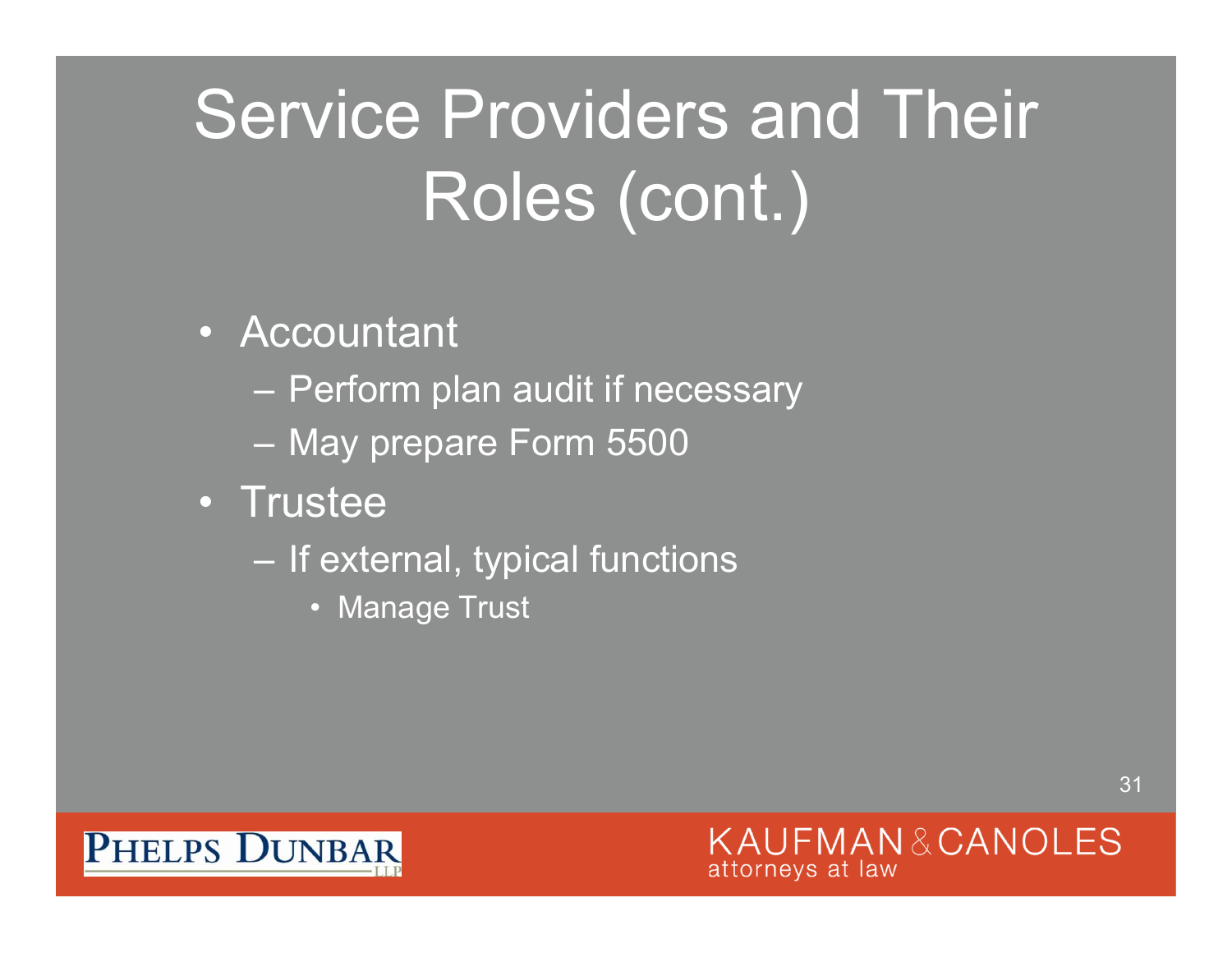### Protection Against Liability

- Protecting ERISA Fiduciaries
- "Hold Harmless" provisions are void under ERISA
- Indemnification Agreements\*
	- Review structure (Plan vs. Separate Agreement)
	- Review parties (Plan may not indemnify; Company ???)
	- Review legal fee advancement provisions
	- Review limitations (Gross Negligence/Intentional Misconduct)
	- Review Board authorization

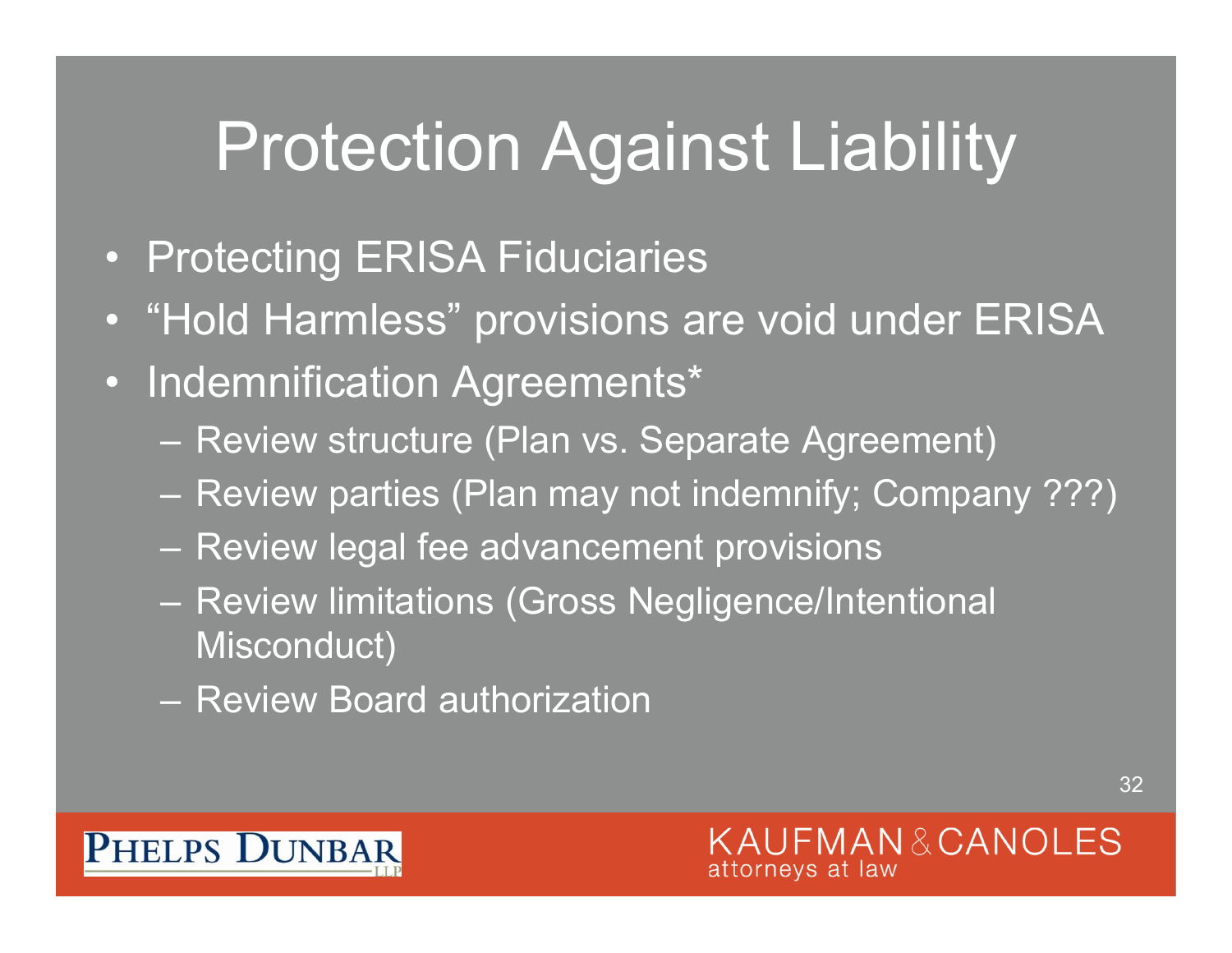# Protection Against Liability (cont.)

### • Fiduciary Liability Insurance

- Plan may purchase such insurance (permitted under ERISA), provided that insurer has recourse against Fiduciary for breach of fiduciary obligations
- Fiduciary may purchase such insurance with Fiduciary's own money, to cover Fiduciary's own liability
- Employer or an employee organization may purchase such insurance, to cover liabilities of fiduciaries of employee benefit plans

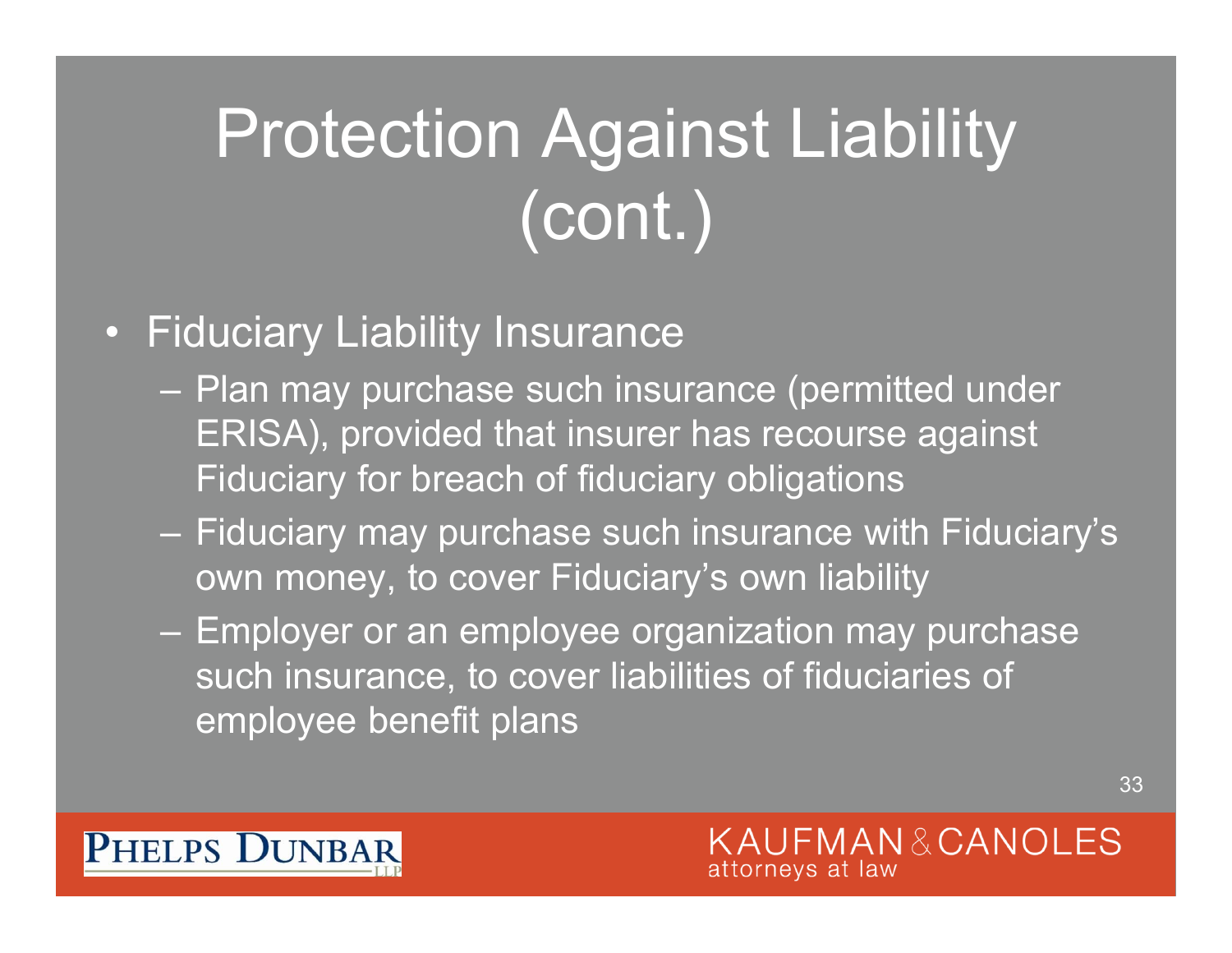# Protection Against Liability (cont.)

- Fiduciary Liability Insurance
	- Transaction Insurance vs. Ongoing Insurance
	- Does your insurer understand ESOPs?
	- Coverage
		- Who are the named insureds?
		- Are claims for benefits covered?
		- What is the premium?
		- What is the deductible?
	- Limits

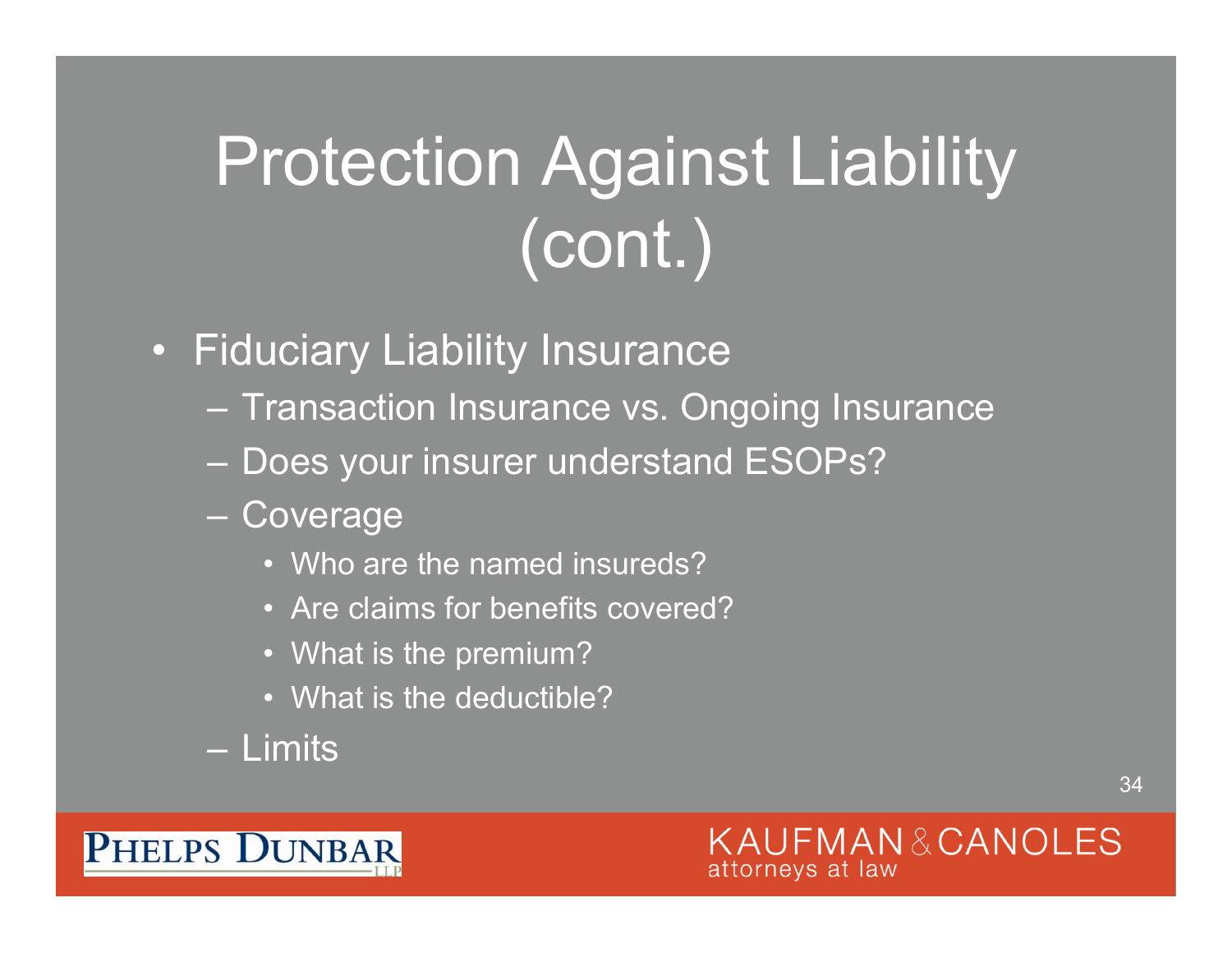# Protection Against Liability (cont.)

- The Fidelity Bond
	- Every plan must have a Fidelity Bond
	- DOL will always request on audit
	- Protects against theft of assets

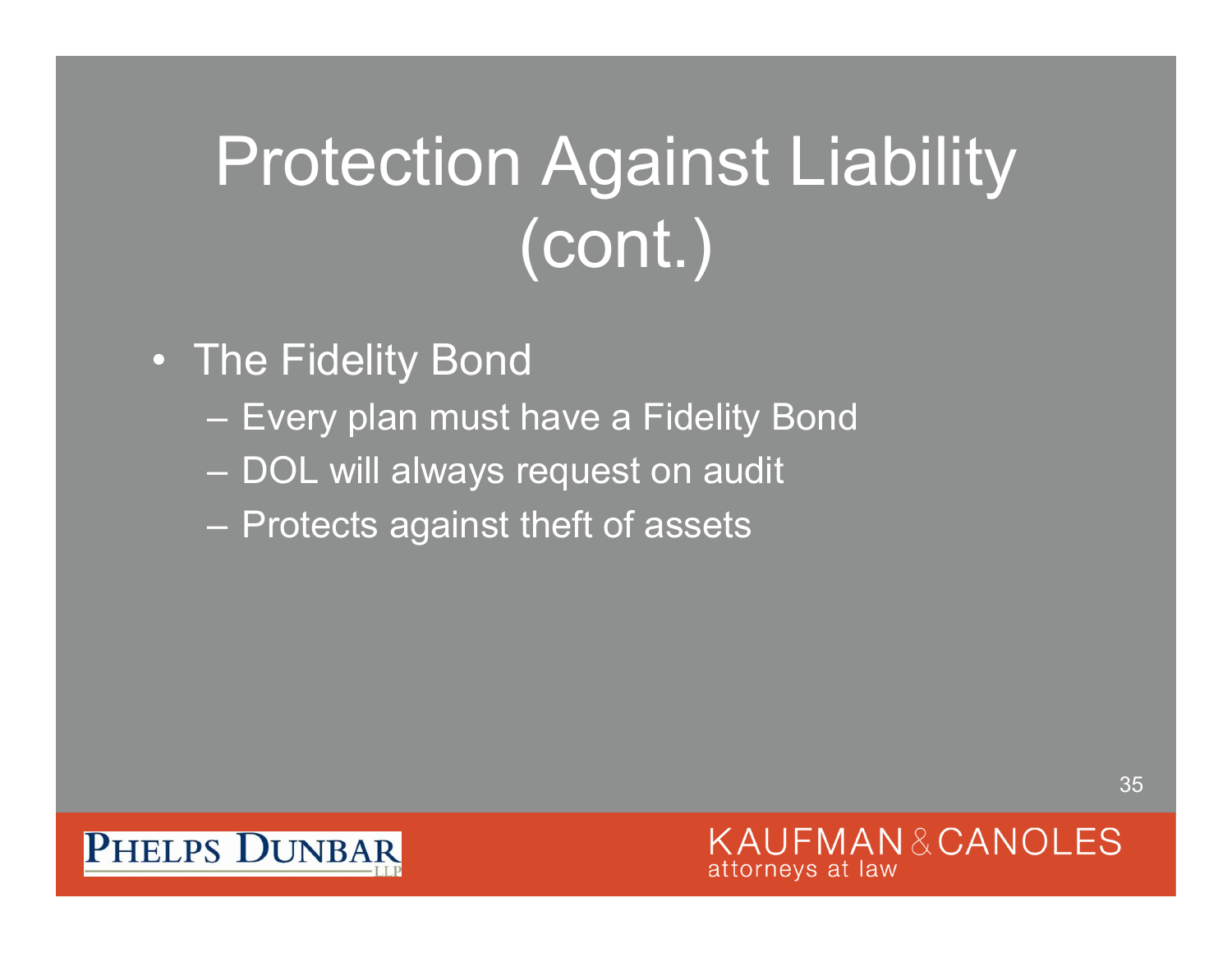### Questions?



**Todd L. Denison**

**Phelps Dunbar, LLP** P. O. Box 2727Mobile, AL 36652

T (251) 441-8206 F (251) 433-1820 Todd.denison@phelps.com **www.PhelpsDunbar.com** 





**Christopher L. McLean**

**Kaufman & Canoles, P.C.** 1420 Spring Hill Road Suite 600, Office 606 McLean, VA 22102

T (757) 624.3171 F (888) 360.9092 clmclean@kaufcan.com **www.kaufCAN.com**

36

KAUFMAN&CANOLES attorneys at law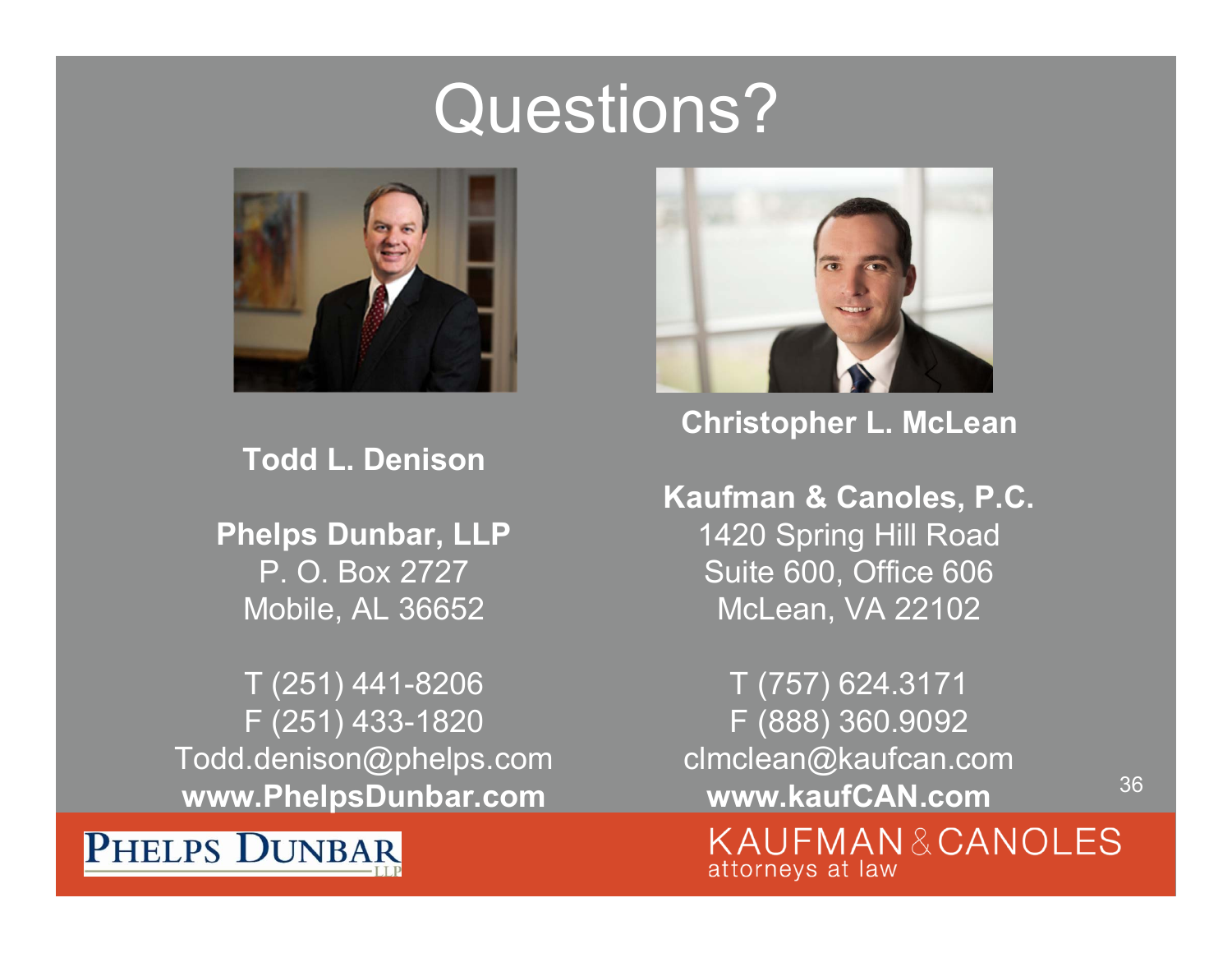- Please fill out a session evaluation form and drop it off at the table outside of this room
	- Your feedback on topics and presenters is important and will be used to develop subsequent TEA programs
- Remember to get your CPE sheet stamped before and after each session for CPE credit

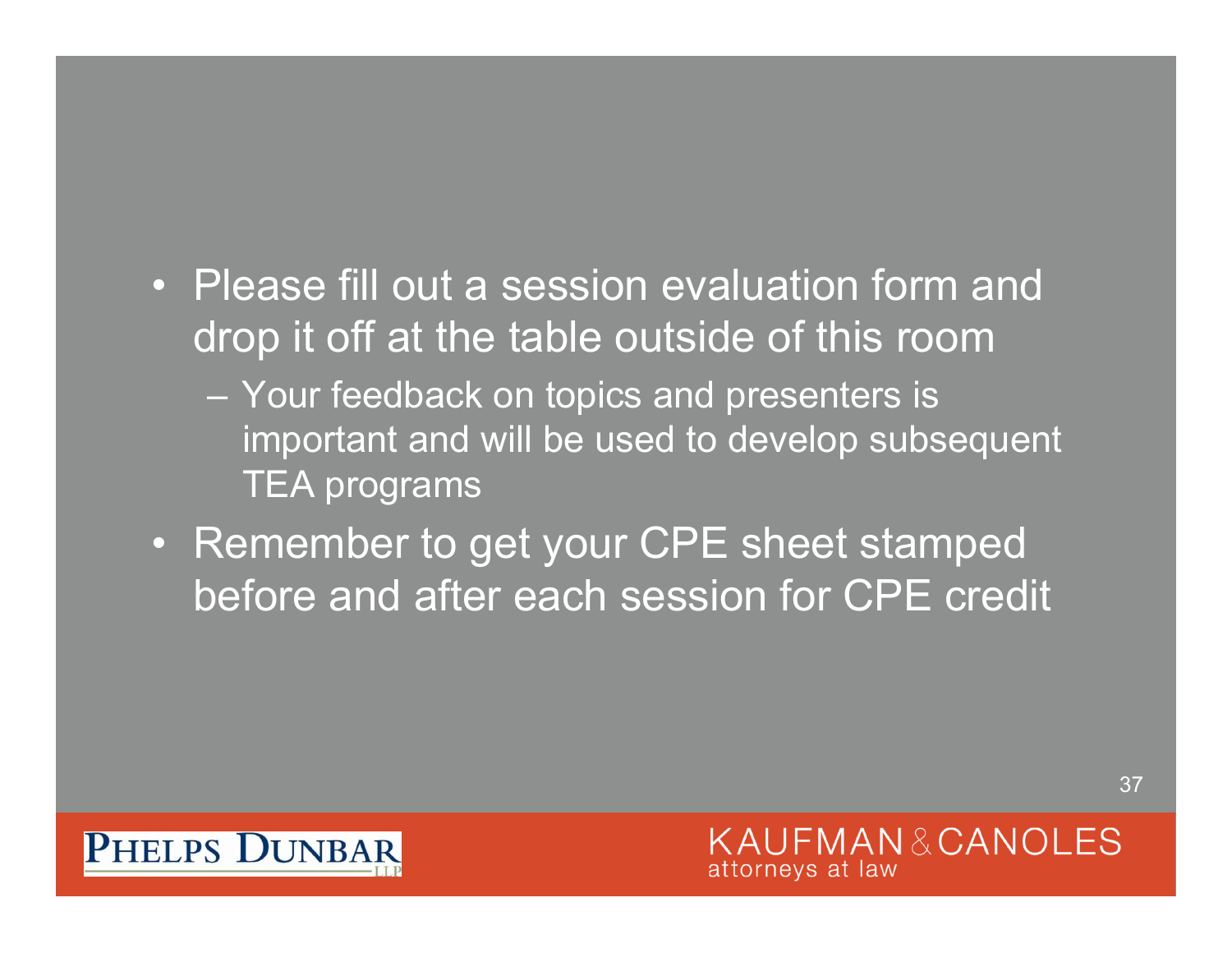### Todd L. Denison

Todd is a partner in Phelps Dunbar, LLP's Mobile, Alabama office where he practices with the firm's business group. With an L.L.M. in taxation from New York University, Todd focuses on corporate representation and business, tax and estate planning. A major part of his practice consists of advising clients with respect to business succession strategies, including Employee Stock Ownership Plans. Todd has worked with companies and selling shareholders in conducting ESOP feasibility studies, adopting an ESOP, structuring and overseeing ESOP transactions and counseling ESOP companies and their board/committees post-transaction. Additionally, he has represented ESOP trustees in transactions and has counseled lending institutions with respect to ESOP issues. In addition to ESOPs, Todd's corporate and business practice includes business formation, financing, mergers, acquisitions and dispositions. He counsels corporations on diverse subjects such as captive insurance and aircraft ownership. In the estate planning area, Todd's practice includes planning techniques such as leveraged giving, sophisticated trusts and charitable plans. Todd currently serves as a member of the ESOP Association's Legal and Regulatory Advisory Committee.